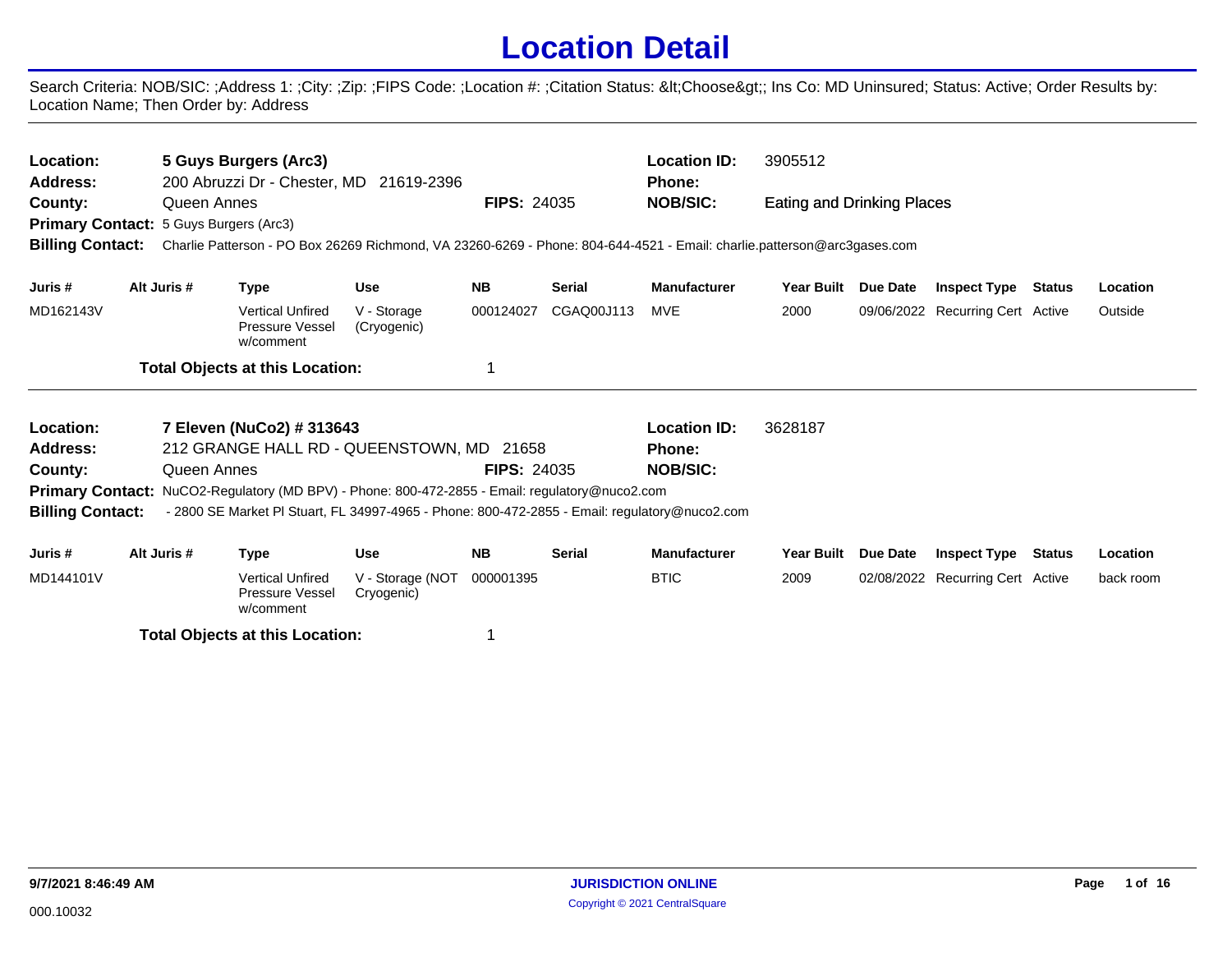| Location:<br>Address:                                          |             |             | <b>Adam's Ribs (Arc3)</b><br>100 Abruzzi Dr - Chester, MD 21619-2152             |                                          |                    |               | <b>Location ID:</b><br>Phone:                                                                                           | 3905513                           |          |                                  |               |          |
|----------------------------------------------------------------|-------------|-------------|----------------------------------------------------------------------------------|------------------------------------------|--------------------|---------------|-------------------------------------------------------------------------------------------------------------------------|-----------------------------------|----------|----------------------------------|---------------|----------|
| County:                                                        |             | Queen Annes |                                                                                  |                                          | <b>FIPS: 24035</b> |               | <b>NOB/SIC:</b>                                                                                                         | <b>Eating and Drinking Places</b> |          |                                  |               |          |
| Primary Contact: Adam's Ribs (Arc3)<br><b>Billing Contact:</b> |             |             |                                                                                  |                                          |                    |               | Charlie Patterson - PO Box 26269 Richmond, VA 23260-6269 - Phone: 804-644-4521 - Email: charlie.patterson@arc3gases.com |                                   |          |                                  |               |          |
| Juris #                                                        | Alt Juris # |             | <b>Type</b>                                                                      | <b>Use</b>                               | <b>NB</b>          | Serial        | <b>Manufacturer</b>                                                                                                     | Year Built Due Date               |          | <b>Inspect Type Status</b>       |               | Location |
| MD162144V                                                      |             |             | <b>Vertical Unfired</b><br>Pressure Vessel<br>w/comment                          | V - Storage<br>(Cryogenic)               | 000032137          | 433-048-MH    | Taylor-Wharton                                                                                                          | 1996                              |          | 09/06/2022 Recurring Cert Active |               | Outside  |
|                                                                |             |             | <b>Total Objects at this Location:</b>                                           |                                          | 1                  |               |                                                                                                                         |                                   |          |                                  |               |          |
| Location:                                                      |             |             | Annie's Paramount Steak Restaurant (Arc3)                                        |                                          |                    |               | <b>Location ID:</b>                                                                                                     | 3905524                           |          |                                  |               |          |
| Address:                                                       |             |             | 500 Kent Narrows Hwy - Grasonville, MD 21638                                     |                                          |                    |               | <b>Phone:</b>                                                                                                           |                                   |          |                                  |               |          |
| County:                                                        |             | Queen Annes | Primary Contact: Annie's Paramount Steak Restaurant (Arc3)                       |                                          | <b>FIPS: 24035</b> |               | <b>NOB/SIC:</b>                                                                                                         | <b>Eating and Drinking Places</b> |          |                                  |               |          |
| <b>Billing Contact:</b>                                        |             |             |                                                                                  |                                          |                    |               | Charlie Patterson - PO Box 26269 Richmond, VA 23260-6269 - Phone: 804-644-4521 - Email: charlie.patterson@arc3gases.com |                                   |          |                                  |               |          |
| Juris #                                                        | Alt Juris # |             | <b>Type</b>                                                                      | <b>Use</b>                               | <b>NB</b>          | <b>Serial</b> | <b>Manufacturer</b>                                                                                                     | Year Built Due Date               |          | <b>Inspect Type Status</b>       |               | Location |
| MD162153V                                                      |             |             | <b>Vertical Unfired</b><br>Pressure Vessel<br>w/comment                          | V - Storage (NOT 000302435<br>Cryogenic) |                    | 31722490      | <b>CHART</b>                                                                                                            | 2017                              |          | 09/06/2022 Recurring Cert Active |               | Outside  |
|                                                                |             |             | <b>Total Objects at this Location:</b>                                           |                                          | 1                  |               |                                                                                                                         |                                   |          |                                  |               |          |
| Location:<br>Address:                                          |             |             | <b>Big Bats Cafe (Arc3)</b><br>216 Saint Claire PI - Stevensville, MD 21666-2170 |                                          |                    |               | <b>Location ID:</b><br><b>Phone:</b>                                                                                    | 3905538                           |          |                                  |               |          |
| County:                                                        |             | Queen Annes |                                                                                  |                                          | <b>FIPS: 24035</b> |               | <b>NOB/SIC:</b>                                                                                                         | <b>Eating and Drinking Places</b> |          |                                  |               |          |
| Primary Contact: Big Bats Cafe (Arc3)                          |             |             |                                                                                  |                                          |                    |               |                                                                                                                         |                                   |          |                                  |               |          |
| <b>Billing Contact:</b>                                        |             |             |                                                                                  |                                          |                    |               | Charlie Patterson - PO Box 26269 Richmond, VA 23260-6269 - Phone: 804-644-4521 - Email: charlie.patterson@arc3gases.com |                                   |          |                                  |               |          |
| Juris #                                                        | Alt Juris # |             | Type                                                                             | <b>Use</b>                               | <b>NB</b>          | <b>Serial</b> | <b>Manufacturer</b>                                                                                                     | <b>Year Built</b>                 | Due Date | <b>Inspect Type</b>              | <b>Status</b> | Location |
| MD162152V                                                      |             |             | <b>Vertical Unfired</b><br>Pressure Vessel<br>w/comment                          | V - Storage<br>(Cryogenic)               | 000003028          | 468-121-C2    | Taylor-Wharton                                                                                                          | 1987                              |          | 09/06/2022 Recurring Cert Active |               | Outside  |
|                                                                |             |             | <b>Total Objects at this Location:</b>                                           |                                          | 1                  |               |                                                                                                                         |                                   |          |                                  |               |          |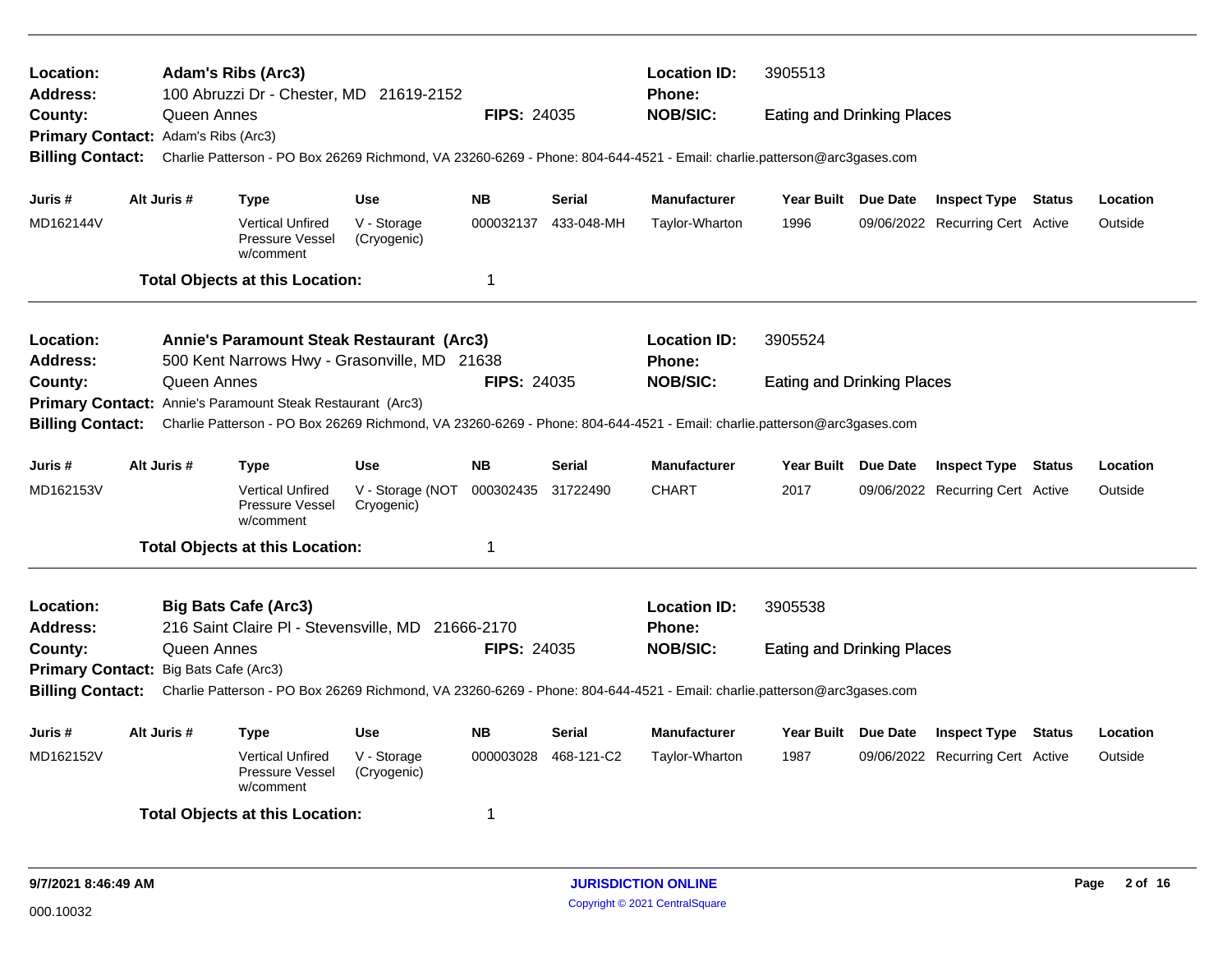| Location:<br>Address:<br>County:<br><b>Billing Contact:</b>        | Queen Annes                                                                                                                                                                                                                                                                                | <b>Black Dog Propellers</b><br>212 Log Canoe Circle - Stevensville, MD 21666-2111<br>Primary Contact: Black Dog Propellers - Phone: 4106042861<br>- 212 Log Canoe Cir Stevensville, MD 21666-2111 - Phone: 4106042861 |                                                   | <b>FIPS: 24035</b> |               | <b>Location ID:</b><br><b>Phone:</b><br><b>NOB/SIC:</b> | 704698<br>Manufacturing Industries, NEC                      |                                  |        |                   |
|--------------------------------------------------------------------|--------------------------------------------------------------------------------------------------------------------------------------------------------------------------------------------------------------------------------------------------------------------------------------------|-----------------------------------------------------------------------------------------------------------------------------------------------------------------------------------------------------------------------|---------------------------------------------------|--------------------|---------------|---------------------------------------------------------|--------------------------------------------------------------|----------------------------------|--------|-------------------|
| Juris #                                                            | Alt Juris #                                                                                                                                                                                                                                                                                | Type                                                                                                                                                                                                                  | <b>Use</b>                                        | <b>NB</b>          | <b>Serial</b> | <b>Manufacturer</b>                                     | Year Built Due Date                                          | <b>Inspect Type Status</b>       |        | Location          |
| MD121398V                                                          | 212                                                                                                                                                                                                                                                                                        | Pressure Vessel<br>w/comment                                                                                                                                                                                          | Horizontal Unfired V - Storage (NOT<br>Cryogenic) | 000093117          |               | <b>Brunner</b>                                          | 1999                                                         | 08/14/2021 Recurring Cert Active |        | <b>SHOP</b>       |
|                                                                    |                                                                                                                                                                                                                                                                                            | <b>Total Objects at this Location:</b>                                                                                                                                                                                |                                                   | $\mathbf{1}$       |               |                                                         |                                                              |                                  |        |                   |
| Location:<br><b>Address:</b><br>County:<br><b>Billing Contact:</b> | Queen Annes                                                                                                                                                                                                                                                                                | <b>Blackwater Distilling</b><br>184 Log Canoe Cir - Stevensville, MD 21666-2128<br>Primary Contact: Rick Cook - Phone: 443-249-3123                                                                                   |                                                   | <b>FIPS: 24035</b> |               | <b>Location ID:</b><br><b>Phone:</b><br><b>NOB/SIC:</b> | 3918996<br>443-249-3123                                      |                                  |        |                   |
| Juris #                                                            | Alt Juris #                                                                                                                                                                                                                                                                                | Type                                                                                                                                                                                                                  | <b>Use</b>                                        | <b>NB</b>          | <b>Serial</b> | <b>Manufacturer</b>                                     | Year Built Due Date                                          | <b>Inspect Type Status</b>       |        | Location          |
| MD162444V                                                          |                                                                                                                                                                                                                                                                                            | <b>Vertical Unfired</b><br>Pressure Vessel<br>w/comment                                                                                                                                                               | V - Storage (NOT<br>Cryogenic)                    | 000261101          |               | Manchester                                              | 2011                                                         | 01/02/2023 Recurring Cert Active |        | Dist Rm Floor     |
|                                                                    |                                                                                                                                                                                                                                                                                            | <b>Total Objects at this Location:</b>                                                                                                                                                                                |                                                   | $\mathbf 1$        |               |                                                         |                                                              |                                  |        |                   |
| Location:<br>Address:<br>County:                                   | <b>Buddy's Crabs</b><br>2756 Church Hill Rd - Centreville, MD 21617-2581<br>Queen Annes<br><b>FIPS: 24035</b><br>Primary Contact: Robert Hampton - Phone: 410-739-2949<br>Robert Hampton - 2756 Church Hill Rd Centreville, MD 21617-2581 - Phone: 410-739-2949<br><b>Billing Contact:</b> |                                                                                                                                                                                                                       |                                                   |                    |               | <b>Location ID:</b><br><b>Phone:</b><br><b>NOB/SIC:</b> | 2505455<br>410-758-0311<br><b>Eating and Drinking Places</b> |                                  |        |                   |
| Juris #                                                            | Alt Juris #                                                                                                                                                                                                                                                                                | <b>Type</b>                                                                                                                                                                                                           | <b>Use</b>                                        | <b>NB</b>          | <b>Serial</b> | <b>Manufacturer</b>                                     | Year Built Due Date                                          | <b>Inspect Type</b>              | Status | Location          |
| MD163370                                                           |                                                                                                                                                                                                                                                                                            | Vertical Fire Tube H - Heating-                                                                                                                                                                                       | Cooking (Steam<br>$=$ 15 psig)                    | 000146804 156824   |               | Columbia                                                | 2006                                                         | 08/01/2022 Recurring Cert Active |        | <b>CRAB SHACK</b> |
|                                                                    |                                                                                                                                                                                                                                                                                            | <b>Total Objects at this Location:</b>                                                                                                                                                                                |                                                   | -1                 |               |                                                         |                                                              |                                  |        |                   |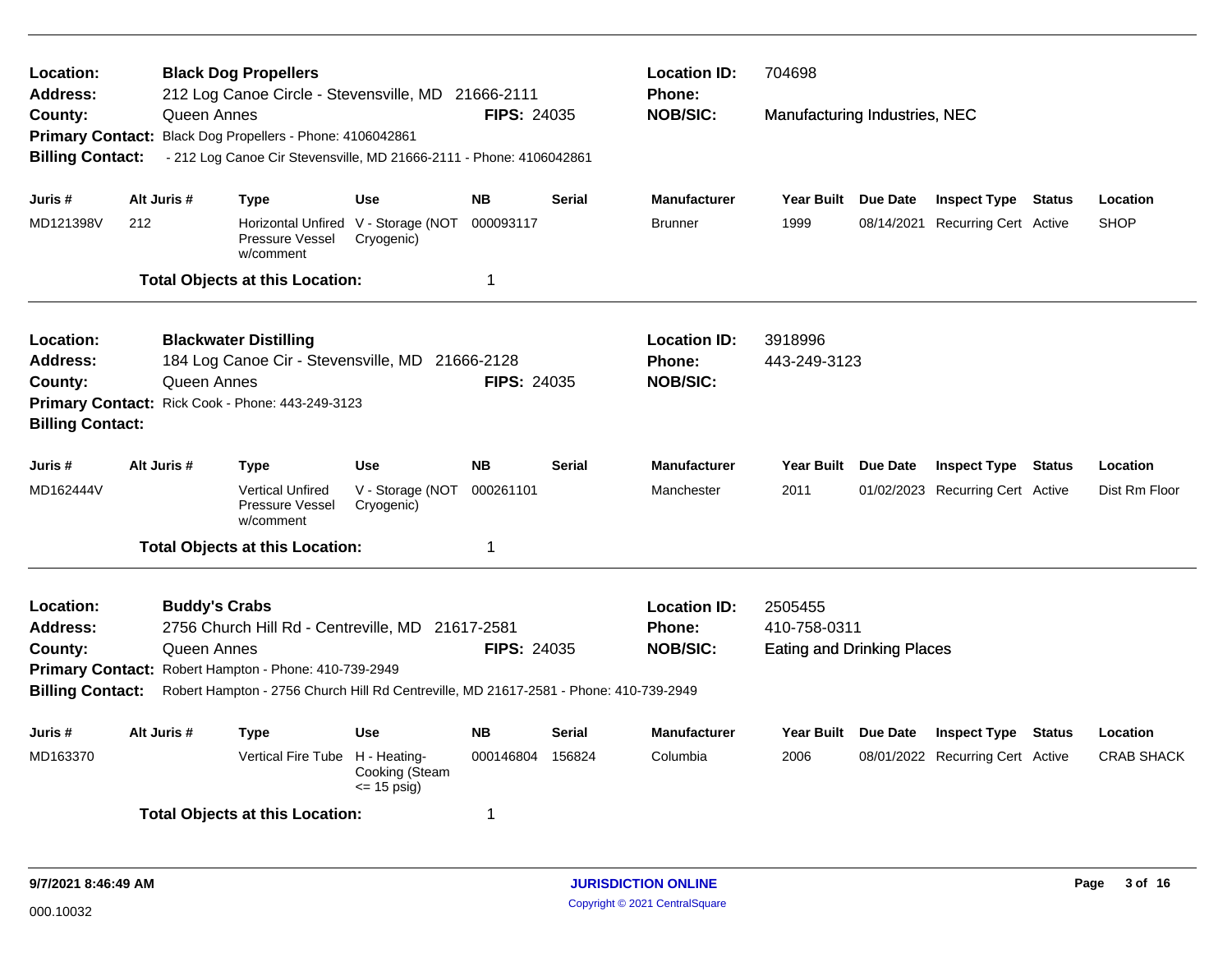| Location:<br><b>Address:</b>                            |             | Cafe @ Queenstown Harbor (Arc3)<br>310 Links Ln - Queenstown, MD 21658-1299                                                    |                                          |                    |                  | <b>Location ID:</b><br><b>Phone:</b> | 3905527                             |          |                                  |            |
|---------------------------------------------------------|-------------|--------------------------------------------------------------------------------------------------------------------------------|------------------------------------------|--------------------|------------------|--------------------------------------|-------------------------------------|----------|----------------------------------|------------|
| County:                                                 | Queen Annes |                                                                                                                                |                                          | <b>FIPS: 24035</b> |                  | <b>NOB/SIC:</b>                      | <b>Eating and Drinking Places</b>   |          |                                  |            |
|                                                         |             | Primary Contact: Cafe @ Queenstown Harbor (Arc3)                                                                               |                                          |                    |                  |                                      |                                     |          |                                  |            |
| <b>Billing Contact:</b>                                 |             | Charlie Patterson - PO Box 26269 Richmond, VA 23260-6269 - Phone: 804-644-4521 - Email: charlie.patterson@arc3gases.com        |                                          |                    |                  |                                      |                                     |          |                                  |            |
| Juris #                                                 | Alt Juris # | <b>Type</b>                                                                                                                    | <b>Use</b>                               | <b>NB</b>          | <b>Serial</b>    | <b>Manufacturer</b>                  | Year Built Due Date                 |          | <b>Inspect Type Status</b>       | Location   |
| MD162167V                                               |             | <b>Vertical Unfired</b><br>Pressure Vessel<br>w/comment                                                                        | V - Storage (NOT 000233473<br>Cryogenic) |                    | 3125415          | <b>CHART</b>                         | 2012                                |          | 09/06/2022 Recurring Cert Active | Outside    |
|                                                         |             | <b>Total Objects at this Location:</b>                                                                                         |                                          | 1                  |                  |                                      |                                     |          |                                  |            |
| Location:                                               |             | <b>Church Hill Volunteer Fire Department</b>                                                                                   |                                          |                    |                  | <b>Location ID:</b>                  | 707076                              |          |                                  |            |
| <b>Address:</b>                                         |             | 316 Main St - Church Hill, MD 21623-1278                                                                                       |                                          |                    |                  | <b>Phone:</b>                        |                                     |          |                                  |            |
| County:                                                 | Queen Annes |                                                                                                                                |                                          | <b>FIPS: 24035</b> |                  | <b>NOB/SIC:</b>                      | <b>Public Order and Safety, NEC</b> |          |                                  |            |
|                                                         |             | Primary Contact: Church Hill Volunteer Fire Department - Phone: 4105566643                                                     |                                          |                    |                  |                                      |                                     |          |                                  |            |
| <b>Billing Contact:</b>                                 |             | - Main Street P O Box 66 Church Hill, MD 21623 - Phone: 4105566643                                                             |                                          |                    |                  |                                      |                                     |          |                                  |            |
| Juris #                                                 | Alt Juris # | <b>Type</b>                                                                                                                    | <b>Use</b>                               | <b>NB</b>          | <b>Serial</b>    | <b>Manufacturer</b>                  | <b>Year Built</b>                   | Due Date | <b>Inspect Type Status</b>       | Location   |
| MD150554V                                               |             | <b>Vertical Unfired</b><br>Pressure Vessel<br>w/comment                                                                        | V - Storage (NOT 000105080<br>Cryogenic) |                    |                  | <b>Devilbiss</b>                     | 2003                                |          | 02/02/2023 Recurring Cert Active | Storage Rm |
|                                                         |             | <b>Total Objects at this Location:</b>                                                                                         |                                          | 1                  |                  |                                      |                                     |          |                                  |            |
| Location:                                               |             | Cracker Barrel - 0608 (NUCO2)                                                                                                  |                                          |                    |                  | <b>Location ID:</b>                  | 3268094                             |          |                                  |            |
| <b>Address:</b>                                         |             | 115 Blue Jay Ct - Stevensville, MD 21666-2667                                                                                  |                                          |                    |                  | <b>Phone:</b>                        |                                     |          |                                  |            |
| County:                                                 | Queen Annes |                                                                                                                                |                                          | <b>FIPS: 24035</b> |                  | <b>NOB/SIC:</b>                      | <b>Eating and Drinking Places</b>   |          |                                  |            |
| Primary Contact: Kim Sanders<br><b>Billing Contact:</b> |             | Kimberly Sanders - PO Box 787 Lebanon, TN 37088-0787 - Phone: 888-856-1853 ext7009 - Email: kimberly.sanders@crackerbarrel.com |                                          |                    |                  |                                      |                                     |          |                                  |            |
| Juris #                                                 | Alt Juris # | <b>Type</b>                                                                                                                    | <b>Use</b>                               | <b>NB</b>          | <b>Serial</b>    | <b>Manufacturer</b>                  | Year Built Due Date                 |          | <b>Inspect Type Status</b>       | Location   |
| MD143648V                                               |             | <b>Vertical Unfired</b><br><b>Pressure Vessel</b><br>w/comment                                                                 | V - Storage<br>(Cryogenic)               | 000197676          | CCMAEOH259 CHART |                                      | 2008                                |          | 10/13/2022 Recurring Cert Active | Kitchen    |
|                                                         |             | <b>Total Objects at this Location:</b>                                                                                         |                                          | 1                  |                  |                                      |                                     |          |                                  |            |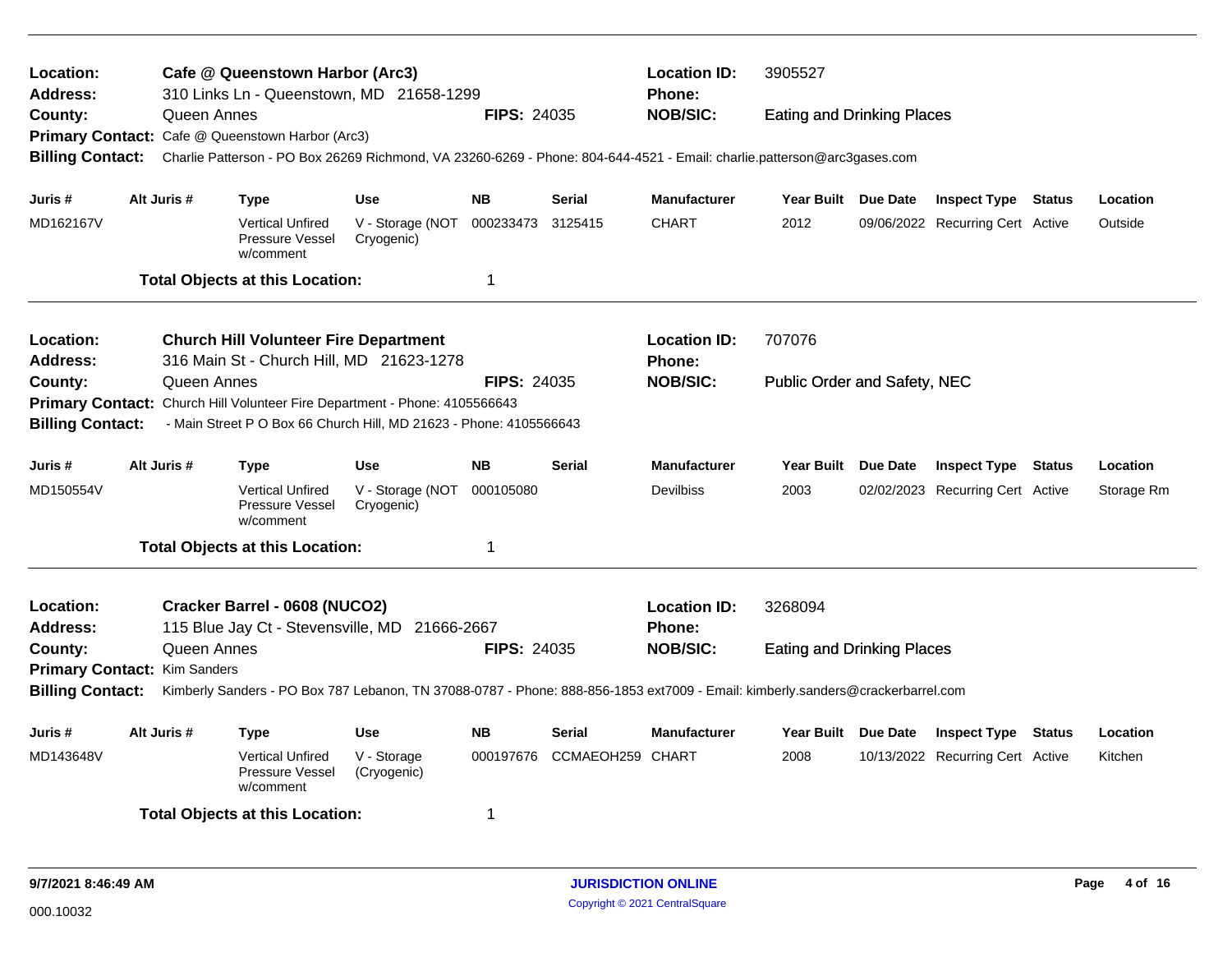| Location:<br><b>Address:</b> |             | <b>Cult Classic Brewing (Arc3)</b><br>1169 Shopping Center Rd - Stevensville, MD 21666-4051 |                                |                    |               | <b>Location ID:</b><br>Phone:                                                                                           | 3905529                             |                                  |      |                        |
|------------------------------|-------------|---------------------------------------------------------------------------------------------|--------------------------------|--------------------|---------------|-------------------------------------------------------------------------------------------------------------------------|-------------------------------------|----------------------------------|------|------------------------|
| County:                      | Queen Annes |                                                                                             |                                | <b>FIPS: 24035</b> |               | <b>NOB/SIC:</b>                                                                                                         | <b>Eating and Drinking Places</b>   |                                  |      |                        |
|                              |             | Primary Contact: Cult Classic Brewing (Arc3)                                                |                                |                    |               |                                                                                                                         |                                     |                                  |      |                        |
| <b>Billing Contact:</b>      |             |                                                                                             |                                |                    |               | Charlie Patterson - PO Box 26269 Richmond, VA 23260-6269 - Phone: 804-644-4521 - Email: charlie.patterson@arc3gases.com |                                     |                                  |      |                        |
| Juris #                      | Alt Juris # | <b>Type</b>                                                                                 | <b>Use</b>                     | NB.                | <b>Serial</b> | <b>Manufacturer</b>                                                                                                     | Year Built Due Date                 | <b>Inspect Type Status</b>       |      | Location               |
| MD162154V                    |             | <b>Vertical Unfired</b><br>Pressure Vessel<br>w/comment                                     | V - Storage<br>(Cryogenic)     | 000310414          | 31806094      | <b>CHART</b>                                                                                                            | 2018                                | 09/06/2022 Recurring Cert Active |      | Outside                |
| MD162155V                    |             | <b>Vertical Unfired</b><br><b>Pressure Vessel</b><br>w/comment                              | V - Storage (NOT<br>Cryogenic) | 000309195 31803040 |               | <b>CHART</b>                                                                                                            | 2018                                | 09/06/2022 Recurring Cert Active |      | Outside                |
|                              |             | <b>Total Objects at this Location:</b>                                                      |                                | $\overline{c}$     |               |                                                                                                                         |                                     |                                  |      |                        |
| Location:                    |             | <b>Danny's Centreville Garage</b>                                                           |                                |                    |               | <b>Location ID:</b>                                                                                                     | 3754392                             |                                  |      |                        |
| <b>Address:</b>              |             | 205 N Commerce St - Centreville, MD 21617-1076                                              |                                |                    |               | Phone:                                                                                                                  | 410-758-0110                        |                                  |      |                        |
| County:                      | Queen Annes |                                                                                             |                                | <b>FIPS: 24035</b> |               | <b>NOB/SIC:</b>                                                                                                         |                                     |                                  |      |                        |
|                              |             | Primary Contact: Danny's Centreville Garage                                                 |                                |                    |               |                                                                                                                         |                                     |                                  |      |                        |
| <b>Billing Contact:</b>      |             | Danny Truitt - 205 N Commerce St Centreville, MD 21617-1076                                 |                                |                    |               |                                                                                                                         |                                     |                                  |      |                        |
| Juris #                      | Alt Juris # | <b>Type</b>                                                                                 | <b>Use</b>                     | NB.                | <b>Serial</b> | <b>Manufacturer</b>                                                                                                     | Year Built Due Date                 | <b>Inspect Type Status</b>       |      | Location               |
| MD168674V                    |             | <b>Vertical Unfired</b><br>Pressure Vessel<br>w/comment                                     | V - Storage<br>(Cryogenic)     | 000224381<br>6     | 236869000     | <b>Twin Lakes Tanks</b>                                                                                                 | 2020                                | 01/20/2023 Recurring Cert Active |      | Shop                   |
|                              |             | <b>Total Objects at this Location:</b>                                                      |                                | 1                  |               |                                                                                                                         |                                     |                                  |      |                        |
| Location:                    |             | <b>Eastern Bay Yachting Ctr.</b>                                                            |                                |                    |               | <b>Location ID:</b>                                                                                                     | 725079                              |                                  |      |                        |
| Address:                     |             | 1804 Crab Alley Dr - Chester, MD 21619-2757                                                 |                                |                    |               | Phone:                                                                                                                  | 410-827-6500                        |                                  |      |                        |
| County:                      | Queen Annes |                                                                                             |                                | <b>FIPS: 24035</b> |               | <b>NOB/SIC:</b>                                                                                                         | <b>Recreational Vehicle Dealers</b> |                                  |      |                        |
|                              |             | Primary Contact: Jules Campbell - Phone: 443-249-3249 - Email: office@easternbayyc.com      |                                |                    |               |                                                                                                                         |                                     |                                  |      |                        |
| <b>Billing Contact:</b>      |             |                                                                                             |                                |                    |               | Christina Hayes - PO Box 437 Grasonville, MD 21638-0437 - Phone: 443-249-3249 - Email: christina@pocket-yacht.com       |                                     |                                  |      |                        |
| Juris #                      | Alt Juris # | <b>Type</b>                                                                                 | Use                            | <b>NB</b>          | Serial        | <b>Manufacturer</b>                                                                                                     | Year Built Due Date                 | <b>Inspect Type Status</b>       |      | Location               |
| MD133573V                    |             | <b>Horizontal Unfired</b><br><b>Pressure Vessel</b><br>w/comment                            | V - Storage (NOT<br>Cryogenic) | 000348360          |               | <b>Steel Fab</b>                                                                                                        | 2004                                | 08/18/2023 Recurring Cert Active |      | Outside shed<br>(Rear) |
| 9/7/2021 8:46:49 AM          |             |                                                                                             |                                |                    |               | <b>JURISDICTION ONLINE</b>                                                                                              |                                     |                                  | Page | 5 of 16                |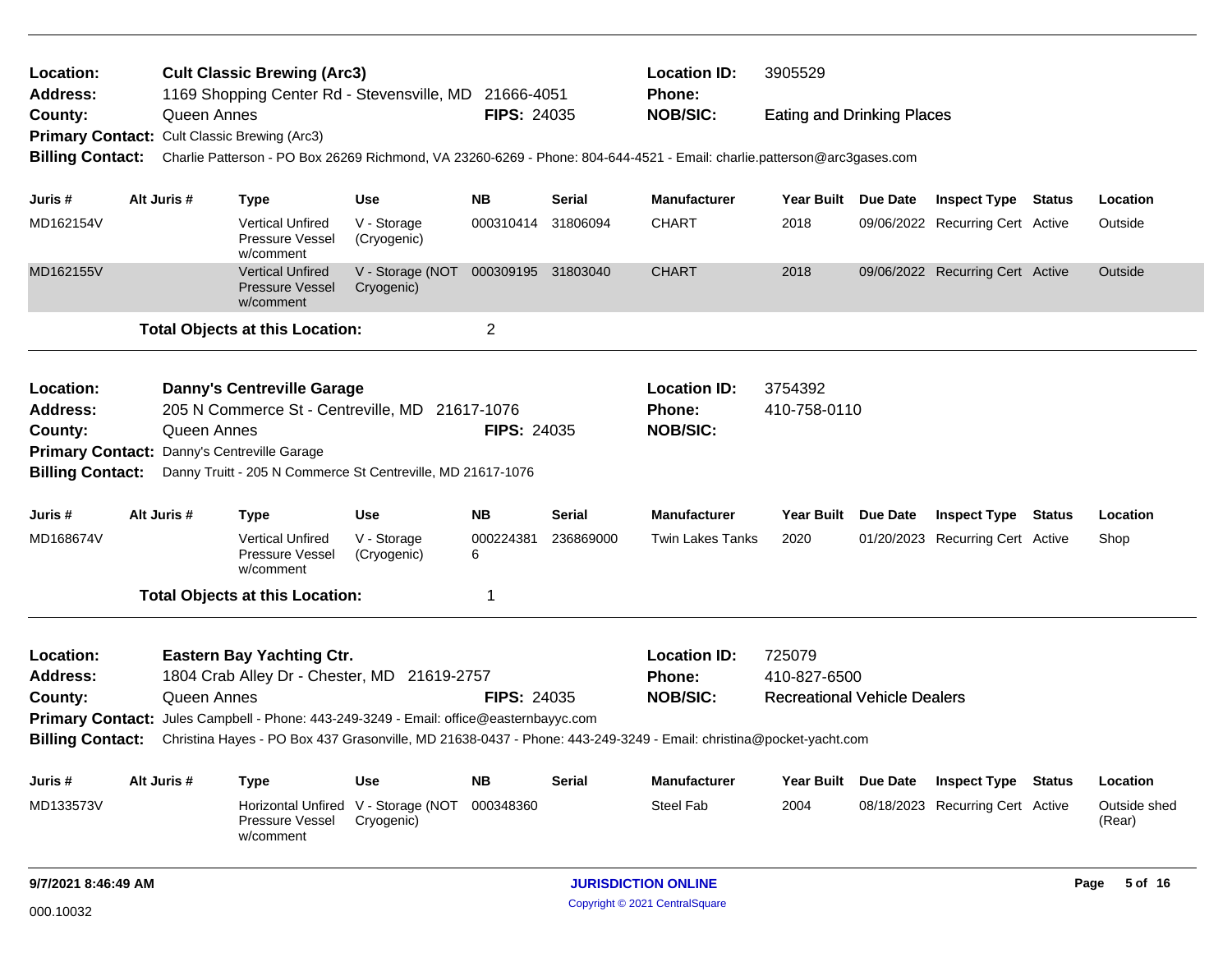| Location:<br><b>Address:</b><br>County:<br><b>Billing Contact:</b> |    | Queen Annes | <b>Faith Unity Fellowship Church</b><br>116 Liberty Ln - Chestertown, MD 21620-2312<br>Primary Contact: Christine Pritchett - Phone: 410-778-7018/410-778-4370 |                                                         | <b>FIPS: 24035</b> |               | <b>Location ID:</b><br><b>Phone:</b><br><b>NOB/SIC:</b><br>Christine Pritchett - 116 Liberty Ln Chestertown, MD 21620-2312 - Phone: 410-778-7018/ 410-778-4370 - Email: chrisprit0922@gmail.com | 1645363<br>410-778-4300*410-778-7180<br><b>Child Day Care Services</b> |                 |                                  |               |                                                      |
|--------------------------------------------------------------------|----|-------------|----------------------------------------------------------------------------------------------------------------------------------------------------------------|---------------------------------------------------------|--------------------|---------------|-------------------------------------------------------------------------------------------------------------------------------------------------------------------------------------------------|------------------------------------------------------------------------|-----------------|----------------------------------|---------------|------------------------------------------------------|
| Juris #                                                            |    | Alt Juris # | <b>Type</b>                                                                                                                                                    | Use                                                     | <b>NB</b>          | <b>Serial</b> | <b>Manufacturer</b>                                                                                                                                                                             | <b>Year Built</b>                                                      | Due Date        | <b>Inspect Type Status</b>       |               | Location                                             |
| MD102633H                                                          | -1 |             | Cast Iron                                                                                                                                                      | H - Hot Water<br>Heat (Water $\leq$<br>160 psig, 250 F) | <b>CI</b>          |               | Weil-McLain                                                                                                                                                                                     | 1991                                                                   |                 | 08/15/2021 Recurring Cert Active |               | Church Blr Rm                                        |
| MD122272H                                                          |    |             | Cast Iron                                                                                                                                                      | H - Hot Water<br>Heat (Water $\leq$<br>160 psig, 250 F) | CI                 |               | Weil-McLain                                                                                                                                                                                     | 2004                                                                   |                 | 09/03/2021 Recurring Cert Active |               | <b>Outside Daycare</b><br><b>Rear Boiler</b><br>Room |
|                                                                    |    |             | <b>Total Objects at this Location:</b>                                                                                                                         |                                                         | $\overline{2}$     |               |                                                                                                                                                                                                 |                                                                        |                 |                                  |               |                                                      |
| Location:<br><b>Address:</b>                                       |    |             | <b>Federal Resources</b><br>203B Log Canoe Cir - Stevensville, MD 21666-2165                                                                                   |                                                         |                    |               | <b>Location ID:</b><br><b>Phone:</b>                                                                                                                                                            | 725041                                                                 |                 |                                  |               |                                                      |
| County:                                                            |    | Queen Annes |                                                                                                                                                                |                                                         | <b>FIPS: 24035</b> |               | <b>NOB/SIC:</b>                                                                                                                                                                                 | <b>Business services</b>                                               |                 |                                  |               |                                                      |
|                                                                    |    |             | Primary Contact: Andrew Witt - Phone: 410-630-8491                                                                                                             |                                                         |                    |               |                                                                                                                                                                                                 |                                                                        |                 |                                  |               |                                                      |
| <b>Billing Contact:</b>                                            |    |             | Andrew Witt - 235G Log Canoe Cir Stevensville, MD 21666-2165 - Phone: 410-630-8491                                                                             |                                                         |                    |               |                                                                                                                                                                                                 |                                                                        |                 |                                  |               |                                                      |
| Juris #                                                            |    | Alt Juris # | <b>Type</b>                                                                                                                                                    | <b>Use</b>                                              | <b>NB</b>          | <b>Serial</b> | <b>Manufacturer</b>                                                                                                                                                                             | <b>Year Built</b>                                                      | Due Date        | <b>Inspect Type</b>              | <b>Status</b> | Location                                             |
| MD158935V                                                          |    |             | <b>Vertical Unfired</b><br>Pressure Vessel<br>w/comment                                                                                                        | V - Storage (NOT<br>Cryogenic)                          | 001264843          |               | Manchester                                                                                                                                                                                      | 2012                                                                   |                 | 01/10/2022 Recurring Cert Active |               | Assembly area                                        |
|                                                                    |    |             | <b>Total Objects at this Location:</b>                                                                                                                         |                                                         | 1                  |               |                                                                                                                                                                                                 |                                                                        |                 |                                  |               |                                                      |
| Location:<br><b>Address:</b>                                       |    |             | <b>Fisherman's Inn (Arc3)</b><br>3116 Main St - Grasonville, MD 21638-1026                                                                                     |                                                         |                    |               | <b>Location ID:</b><br><b>Phone:</b>                                                                                                                                                            | 3905526                                                                |                 |                                  |               |                                                      |
| County:                                                            |    | Queen Annes |                                                                                                                                                                |                                                         | <b>FIPS: 24035</b> |               | <b>NOB/SIC:</b>                                                                                                                                                                                 | <b>Eating and Drinking Places</b>                                      |                 |                                  |               |                                                      |
| Primary Contact: Fisherman's Inn (Arc3)                            |    |             |                                                                                                                                                                |                                                         |                    |               |                                                                                                                                                                                                 |                                                                        |                 |                                  |               |                                                      |
| <b>Billing Contact:</b>                                            |    |             |                                                                                                                                                                |                                                         |                    |               | Charlie Patterson - PO Box 26269 Richmond, VA 23260-6269 - Phone: 804-644-4521 - Email: charlie.patterson@arc3gases.com                                                                         |                                                                        |                 |                                  |               |                                                      |
| Juris #                                                            |    | Alt Juris # | <b>Type</b>                                                                                                                                                    | <b>Use</b>                                              | <b>NB</b>          | <b>Serial</b> | <b>Manufacturer</b>                                                                                                                                                                             | <b>Year Built</b>                                                      | <b>Due Date</b> | <b>Inspect Type</b>              | <b>Status</b> | Location                                             |
| MD162158V                                                          |    |             | Vertical Unfired<br>Pressure Vessel                                                                                                                            | V - Storage (NOT<br>Cryogenic)                          | 000233007          | 31214615      | <b>CHART</b>                                                                                                                                                                                    | 2012                                                                   |                 | 09/06/2022 Recurring Cert Active |               | Outside                                              |
| 9/7/2021 8:46:49 AM                                                |    |             |                                                                                                                                                                |                                                         |                    |               | <b>JURISDICTION ONLINE</b>                                                                                                                                                                      |                                                                        |                 |                                  |               | 6 of 16<br>Page                                      |
| 000.10032                                                          |    |             |                                                                                                                                                                |                                                         |                    |               | Copyright © 2021 CentralSquare                                                                                                                                                                  |                                                                        |                 |                                  |               |                                                      |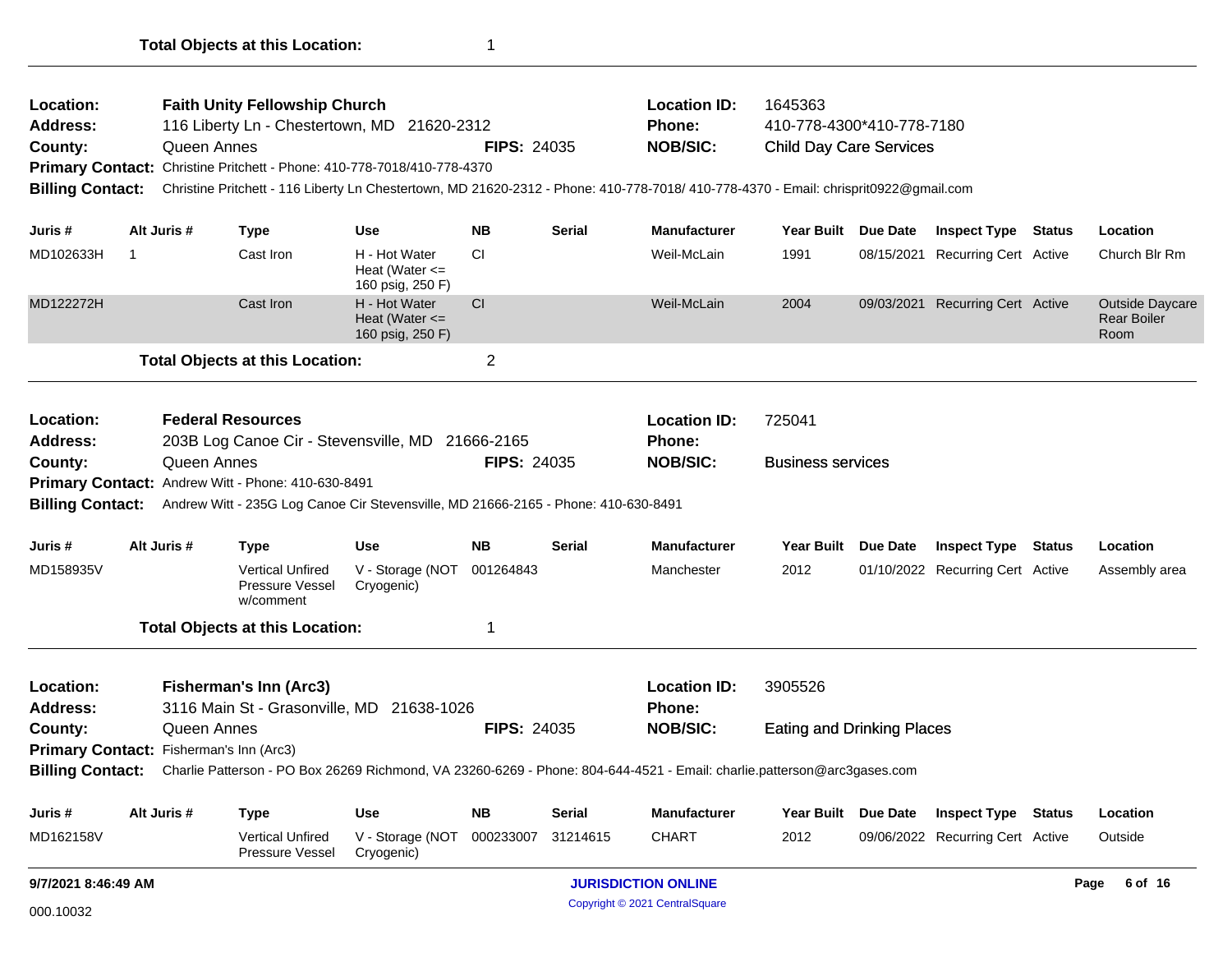| Juris #                 | Alt Juris # | <b>Type</b><br>w/comment                                                                                      | <b>Use</b>                     | <b>NB</b>          | <b>Serial</b> | <b>Manufacturer</b> | Year Built Due Date |          | <b>Inspect Type Status</b>       |               | Location           |
|-------------------------|-------------|---------------------------------------------------------------------------------------------------------------|--------------------------------|--------------------|---------------|---------------------|---------------------|----------|----------------------------------|---------------|--------------------|
|                         |             | <b>Total Objects at this Location:</b>                                                                        |                                | 1                  |               |                     |                     |          |                                  |               |                    |
| Location:               |             | Harbor Sales Co., Inc.                                                                                        |                                |                    |               | <b>Location ID:</b> | 4055207             |          |                                  |               |                    |
| <b>Address:</b>         |             | 1000 Harbor Ct - Sudlersville, MD 21668-1818                                                                  |                                |                    |               | Phone:              | 800-345-1712        |          |                                  |               |                    |
| County:                 | Queen Annes |                                                                                                               |                                | <b>FIPS: 24035</b> |               | <b>NOB/SIC:</b>     |                     |          |                                  |               |                    |
|                         |             | Primary Contact: James Covington - Phone: 800-345-1712                                                        |                                |                    |               |                     |                     |          |                                  |               |                    |
| <b>Billing Contact:</b> |             | James Covington - 1000 Harbor Ct Sudlersville, MD 21668-1818 - Phone: 800-345-1712                            |                                |                    |               |                     |                     |          |                                  |               |                    |
| Juris#                  | Alt Juris # | <b>Type</b>                                                                                                   | <b>Use</b>                     | <b>NB</b>          | <b>Serial</b> | <b>Manufacturer</b> | Year Built Due Date |          | <b>Inspect Type</b>              | <b>Status</b> | Location           |
| MD168672V               |             | <b>Horizontal Unfired</b><br>Pressure Vessel<br>w/comment                                                     | V - Storage (NOT<br>Cryogenic) | 000040756          | 42938         | AIR COM             | 2014                |          | 01/20/2023 Recurring Cert Active |               | Compressor<br>Room |
|                         |             | <b>Total Objects at this Location:</b>                                                                        |                                | 1                  |               |                     |                     |          |                                  |               |                    |
| Location:               |             | Harbor Sales Co., Inc. (Keen)                                                                                 |                                |                    |               | <b>Location ID:</b> | 4054746             |          |                                  |               |                    |
| <b>Address:</b>         |             | 1000 Harbor Ct - Sudlersville, MD 21668-1818                                                                  |                                |                    |               | <b>Phone:</b>       |                     |          |                                  |               |                    |
| County:                 | Queen Annes |                                                                                                               |                                | <b>FIPS: 24035</b> |               | <b>NOB/SIC:</b>     |                     |          |                                  |               |                    |
|                         |             | Primary Contact: Harbor Sales Co., Inc. (Keen)                                                                |                                |                    |               |                     |                     |          |                                  |               |                    |
|                         |             | Billing Contact: Lawrence Priebe - 4063 New Castle Ave New Castle, DE 19720-1414 - Email: Ipriebe@keengas.com |                                |                    |               |                     |                     |          |                                  |               |                    |
| Juris#                  | Alt Juris # | <b>Type</b>                                                                                                   | <b>Use</b>                     | <b>NB</b>          | <b>Serial</b> | <b>Manufacturer</b> | <b>Year Built</b>   | Due Date | <b>Inspect Type</b>              | <b>Status</b> | Location           |
| MD168673V               |             | <b>Vertical Unfired</b><br>Pressure Vessel<br>w/comment                                                       | V - Storage<br>(Cryogenic)     | 000327271          | 31926663      | <b>CHART</b>        | 2019                |          | 01/20/2023 Recurring Cert Active |               | Outside            |
|                         |             | Total Ohiocte at this Location:                                                                               |                                |                    |               |                     |                     |          |                                  |               |                    |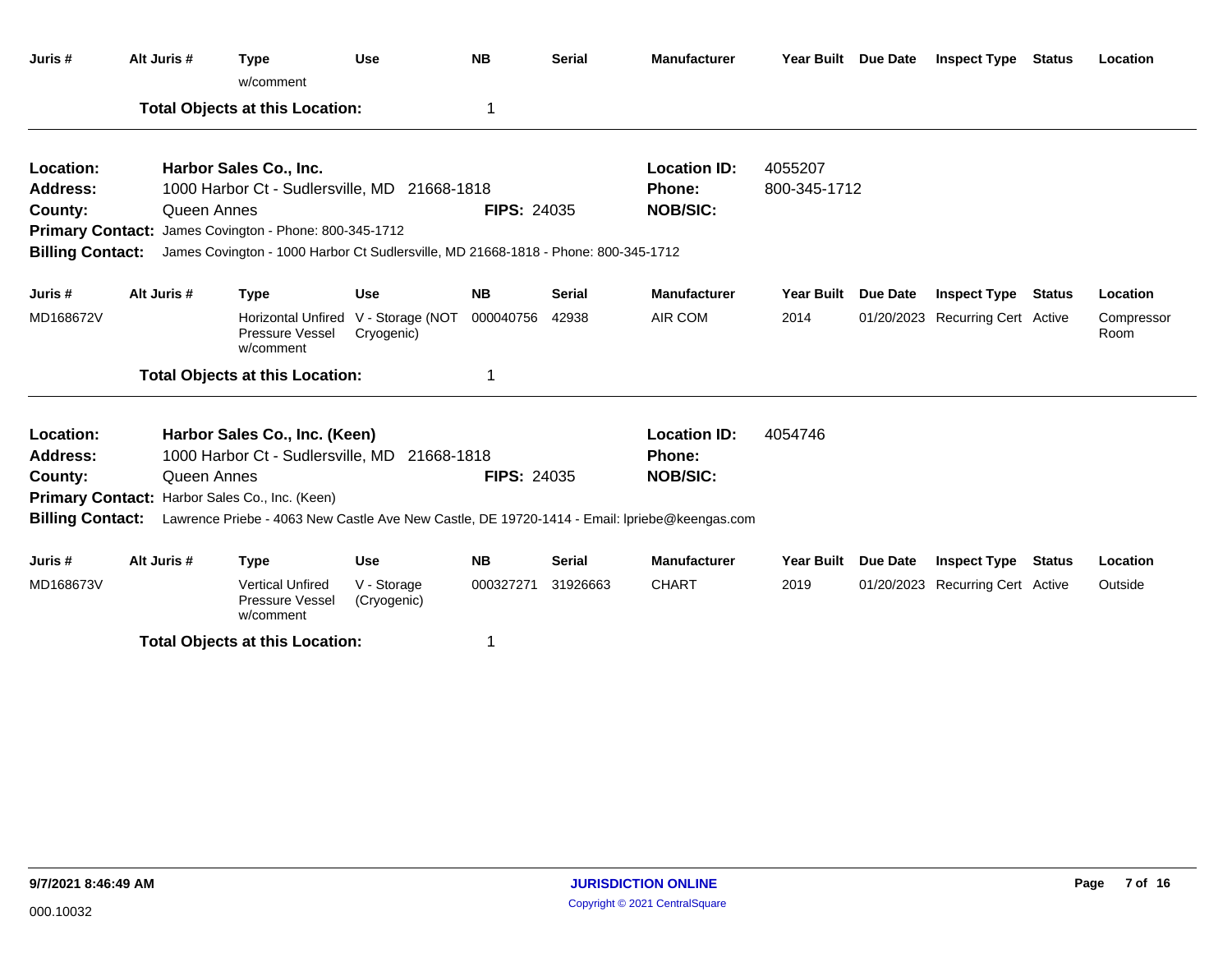| Location:<br>Address:<br>County:           |  |                    | Hardee's - 1503421 (Arc3)<br>501 church hill - Barclay, MD 21607 |                                                                                                                         |                    |                      | <b>Location ID:</b><br><b>Phone:</b> | 3905518                           |                                  |          |
|--------------------------------------------|--|--------------------|------------------------------------------------------------------|-------------------------------------------------------------------------------------------------------------------------|--------------------|----------------------|--------------------------------------|-----------------------------------|----------------------------------|----------|
|                                            |  | Queen Annes        |                                                                  |                                                                                                                         | <b>FIPS: 24035</b> |                      | <b>NOB/SIC:</b>                      | <b>Eating and Drinking Places</b> |                                  |          |
| Primary Contact: Hardee's - 1503421 (Arc3) |  |                    |                                                                  |                                                                                                                         |                    |                      |                                      |                                   |                                  |          |
| <b>Billing Contact:</b>                    |  |                    |                                                                  | Charlie Patterson - PO Box 26269 Richmond, VA 23260-6269 - Phone: 804-644-4521 - Email: charlie.patterson@arc3gases.com |                    |                      |                                      |                                   |                                  |          |
| Juris #                                    |  | Alt Juris #        | <b>Type</b>                                                      | <b>Use</b>                                                                                                              | <b>NB</b>          | <b>Serial</b>        | <b>Manufacturer</b>                  | Year Built Due Date               | <b>Inspect Type Status</b>       | Location |
| MD162162V                                  |  |                    | <b>Vertical Unfired</b><br>Pressure Vessel<br>w/comment          | V - Storage (NOT 000134806<br>Cryogenic)                                                                                |                    | CGAR01K150           | <b>CHART</b>                         | 2001                              | 10/01/2022 Recurring Cert Active | Kitchen  |
|                                            |  |                    | <b>Total Objects at this Location:</b>                           |                                                                                                                         | 1                  |                      |                                      |                                   |                                  |          |
| Location:                                  |  |                    | Hardee's 1503418 (Arc3)                                          |                                                                                                                         |                    |                      | <b>Location ID:</b>                  | 3905530                           |                                  |          |
| <b>Address:</b>                            |  |                    |                                                                  | 1157 Shopping Center Rd - Stevensville, MD 21666-4051                                                                   |                    |                      | <b>Phone:</b>                        |                                   |                                  |          |
| County:                                    |  | Queen Annes        |                                                                  |                                                                                                                         | <b>FIPS: 24035</b> |                      | <b>NOB/SIC:</b>                      | <b>Eating and Drinking Places</b> |                                  |          |
| Primary Contact: Hardee's 1503418 (Arc3)   |  |                    |                                                                  |                                                                                                                         |                    |                      |                                      |                                   |                                  |          |
| <b>Billing Contact:</b>                    |  |                    |                                                                  | Charlie Patterson - PO Box 26269 Richmond, VA 23260-6269 - Phone: 804-644-4521 - Email: charlie.patterson@arc3gases.com |                    |                      |                                      |                                   |                                  |          |
| Juris #                                    |  | Alt Juris #        | <b>Type</b>                                                      | <b>Use</b>                                                                                                              | <b>NB</b>          | <b>Serial</b>        | <b>Manufacturer</b>                  | Year Built Due Date               | <b>Inspect Type Status</b>       | Location |
| MD162156V                                  |  |                    | <b>Vertical Unfired</b><br>Pressure Vessel<br>w/comment          | V - Storage (NOT<br>Cryogenic)                                                                                          |                    | 000134802 CGAR01K146 | <b>CHART</b>                         | 2002                              | 09/06/2022 Recurring Cert Active | Kitchen  |
|                                            |  |                    | <b>Total Objects at this Location:</b>                           |                                                                                                                         | 1                  |                      |                                      |                                   |                                  |          |
| Location:<br><b>Address:</b>               |  | <b>IHOP (Arc3)</b> | 300 Abruzzi Dr - Chester, MD 21619-2395                          |                                                                                                                         |                    |                      | <b>Location ID:</b><br>Phone:        | 3905515                           |                                  |          |
| County:                                    |  | Queen Annes        |                                                                  |                                                                                                                         | <b>FIPS: 24035</b> |                      | <b>NOB/SIC:</b>                      | <b>Eating and Drinking Places</b> |                                  |          |
| Primary Contact: IHOP (Arc3)               |  |                    |                                                                  |                                                                                                                         |                    |                      |                                      |                                   |                                  |          |
| <b>Billing Contact:</b>                    |  |                    |                                                                  | Charlie Patterson - PO Box 26269 Richmond, VA 23260-6269 - Phone: 804-644-4521 - Email: charlie.patterson@arc3gases.com |                    |                      |                                      |                                   |                                  |          |
| Juris #                                    |  | Alt Juris #        | <b>Type</b>                                                      | <b>Use</b>                                                                                                              | <b>NB</b>          | Serial               | Manufacturer                         | Year Built Due Date               | <b>Inspect Type Status</b>       | Location |
| MD162142V                                  |  |                    | <b>Vertical Unfired</b><br>Pressure Vessel<br>w/comment          | V - Storage<br>(Cryogenic)                                                                                              | 000125086          | CSUM00K161           | <b>MVE</b>                           | 2000                              | 09/06/2022 Recurring Cert Active | Outside  |
|                                            |  |                    | <b>Total Objects at this Location:</b>                           |                                                                                                                         | 1                  |                      |                                      |                                   |                                  |          |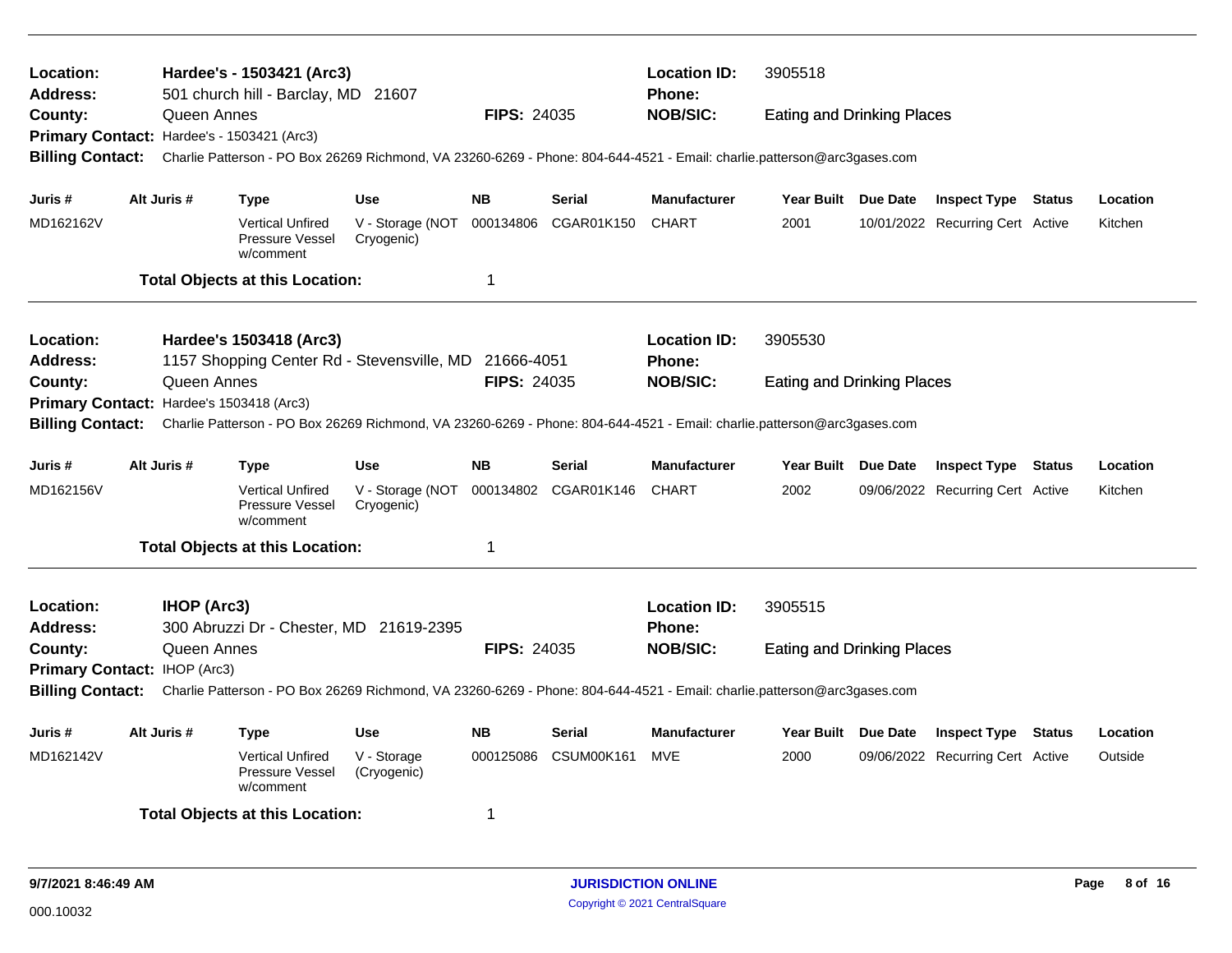| Location:<br>Address:   |           |                       | Kent Island Yacht Club (Arc3)<br>117 Yacht Club Dr - Chester, MD 21619-2433                                             |                                                       |                    |               | <b>Location ID:</b><br><b>Phone:</b> | 3905516                           |                                                         |              |
|-------------------------|-----------|-----------------------|-------------------------------------------------------------------------------------------------------------------------|-------------------------------------------------------|--------------------|---------------|--------------------------------------|-----------------------------------|---------------------------------------------------------|--------------|
| County:                 |           | Queen Annes           |                                                                                                                         |                                                       | <b>FIPS: 24035</b> |               | <b>NOB/SIC:</b>                      |                                   | Civic, Social, and Fraternal Associations               |              |
|                         |           |                       | Primary Contact: Kent Island Yacht Club (Arc3)                                                                          |                                                       |                    |               |                                      |                                   |                                                         |              |
| <b>Billing Contact:</b> |           |                       | Charlie Patterson - PO Box 26269 Richmond, VA 23260-6269 - Phone: 804-644-4521 - Email: charlie.patterson@arc3gases.com |                                                       |                    |               |                                      |                                   |                                                         |              |
| Juris #                 |           | Alt Juris #           | <b>Type</b>                                                                                                             | Use                                                   | <b>NB</b>          | Serial        | <b>Manufacturer</b>                  | Year Built Due Date               | <b>Inspect Type Status</b>                              | Location     |
| MD162157V               |           |                       | <b>Vertical Unfired</b><br>Pressure Vessel<br>w/comment                                                                 | V - Storage<br>(Cryogenic)                            | 000015675          | 466-049-J7    | Taylor-Wharton                       | 1993                              | 09/06/2022 Recurring Cert Active                        | Outside      |
|                         |           |                       | <b>Total Objects at this Location:</b>                                                                                  |                                                       | 1                  |               |                                      |                                   |                                                         |              |
| Location:               |           | <b>Kent Manor Inn</b> |                                                                                                                         |                                                       |                    |               | <b>Location ID:</b>                  | 715599                            |                                                         |              |
| <b>Address:</b>         |           |                       | 500 Kent Manor Dr - Stevensville, MD 21666-2540                                                                         |                                                       |                    |               | Phone:                               |                                   |                                                         |              |
| County:                 |           | Queen Annes           |                                                                                                                         |                                                       | <b>FIPS: 24035</b> |               | <b>NOB/SIC:</b>                      |                                   | Hotels, rooming houses, camps, and other lodging places |              |
| <b>Primary Contact:</b> |           |                       | David Meloy - Phone: 410-643-5757                                                                                       |                                                       |                    |               |                                      |                                   |                                                         |              |
| <b>Billing Contact:</b> |           |                       | David Meloy - 500 Kent Manor Dr Stevensville, MD 21666-2540 - Phone: 410-643-5757                                       |                                                       |                    |               |                                      |                                   |                                                         |              |
| Juris #                 |           | Alt Juris #           | <b>Type</b>                                                                                                             | Use                                                   | <b>NB</b>          | <b>Serial</b> | <b>Manufacturer</b>                  | Year Built Due Date               | <b>Inspect Type Status</b>                              | Location     |
| MD056195H               | <b>CI</b> |                       | Cast Iron                                                                                                               | H - Hot Water<br>Supply (Water <=<br>160 psig, 210 F) | CI.                | CP1499091     | Weil-McLain                          | 1987                              | 09/22/2022 Recurring Cert Active                        | Laundry Room |
| MD056197H               |           |                       | Cast Iron                                                                                                               | H - Hot Water<br>Supply (Water <=<br>160 psig, 210 F) | CI                 | CP1499094     | Weil-McLain                          | 1987                              | 09/22/2022 Recurring Cert Active                        | Laundry Room |
|                         |           |                       | <b>Total Objects at this Location:</b>                                                                                  |                                                       | $\overline{2}$     |               |                                      |                                   |                                                         |              |
| Location:               |           |                       | <b>Kentmorr Restaurant (Arc3)</b>                                                                                       |                                                       |                    |               | <b>Location ID:</b>                  | 3905511                           |                                                         |              |
| <b>Address:</b>         |           |                       | 910 Kentmorr Rd - Stevensville, MD 21666-3114                                                                           |                                                       |                    |               | <b>Phone:</b>                        |                                   |                                                         |              |
| County:                 |           | Queen Annes           |                                                                                                                         |                                                       | <b>FIPS: 24035</b> |               | <b>NOB/SIC:</b>                      | <b>Eating and Drinking Places</b> |                                                         |              |
|                         |           |                       | Primary Contact: Kentmorr Restaurant (Arc3)                                                                             |                                                       |                    |               |                                      |                                   |                                                         |              |
| <b>Billing Contact:</b> |           |                       | Charlie Patterson - PO Box 26269 Richmond, VA 23260-6269 - Phone: 804-644-4521 - Email: charlie.patterson@arc3gases.com |                                                       |                    |               |                                      |                                   |                                                         |              |
| Juris #                 |           | Alt Juris #           | <b>Type</b>                                                                                                             | Use                                                   | <b>NB</b>          | <b>Serial</b> | <b>Manufacturer</b>                  | Year Built Due Date               | <b>Inspect Type Status</b>                              | Location     |
| MD167143V               |           |                       | Vertical Unfired<br><b>Pressure Vessel</b><br>w/comment                                                                 | V - Storage<br>(Cryogenic)                            | 000137686          | CGKK02D108    | <b>CHART</b>                         | 2002                              | 05/27/2022 Recurring Cert Active                        | Outside      |
| 9/7/2021 8:46:49 AM     |           |                       |                                                                                                                         |                                                       |                    |               | <b>JURISDICTION ONLINE</b>           |                                   |                                                         | Page 9 of 16 |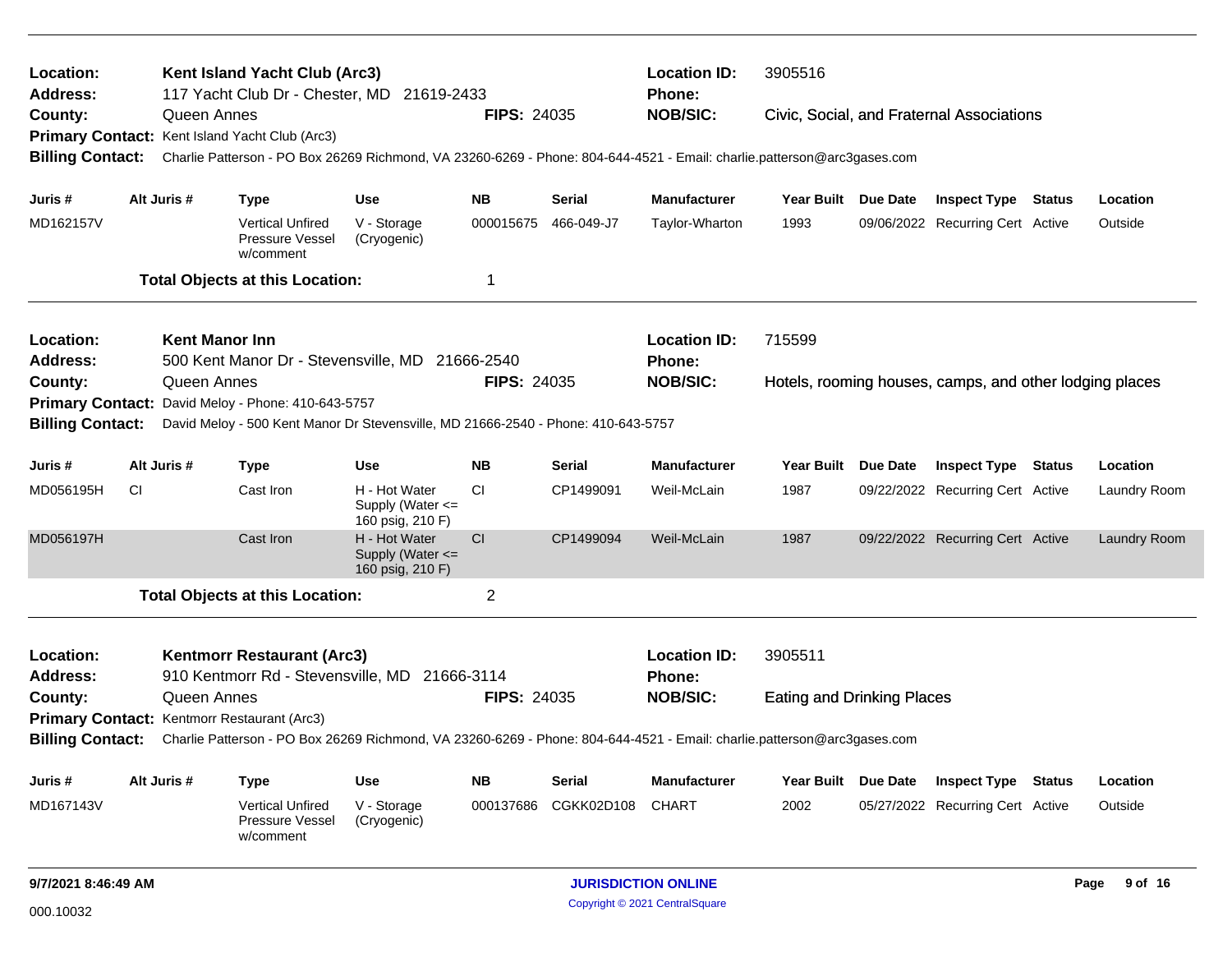| Location:               |             | <b>Ledo Pizza</b> |                                                                                       |                                          |                    |               | <b>Location ID:</b>                | 4037488                           |                 |                                                  |               |                              |
|-------------------------|-------------|-------------------|---------------------------------------------------------------------------------------|------------------------------------------|--------------------|---------------|------------------------------------|-----------------------------------|-----------------|--------------------------------------------------|---------------|------------------------------|
| <b>Address:</b>         |             |                   | 110 Kent Lndg - Stevensville, MD 21666-2587                                           |                                          |                    |               | Phone:                             | 410-643-7979                      |                 |                                                  |               |                              |
| County:                 |             | Queen Annes       |                                                                                       |                                          | <b>FIPS: 24035</b> |               | <b>NOB/SIC:</b>                    |                                   |                 |                                                  |               |                              |
|                         |             |                   | Primary Contact: Matheson - Phone: 410-827-7414                                       |                                          |                    |               |                                    |                                   |                 |                                                  |               |                              |
| <b>Billing Contact:</b> |             |                   | - 9580 Black Dog Aly Easton, MD 21601-6473 - Phone: 410-827-7414                      |                                          |                    |               |                                    |                                   |                 |                                                  |               |                              |
| Juris #                 | Alt Juris # |                   | <b>Type</b>                                                                           | <b>Use</b>                               | <b>NB</b>          | Serial        | <b>Manufacturer</b>                | Year Built Due Date               |                 | <b>Inspect Type Status</b>                       |               | Location                     |
| MD167682V               |             |                   | <b>Vertical Unfired</b><br>Pressure Vessel<br>w/comment                               | V - Storage<br>(Cryogenic)               | 000009377          | 468-016-H1    | Taylor-Wharton                     | 1992                              |                 | 10/30/2022 Recurring Cert Active                 |               | Out back                     |
|                         |             |                   | <b>Total Objects at this Location:</b>                                                |                                          | 1                  |               |                                    |                                   |                 |                                                  |               |                              |
| Location:               |             |                   | McDonald's #7837                                                                      |                                          |                    |               | <b>Location ID:</b>                | 3322814                           |                 |                                                  |               |                              |
| Address:                |             |                   | 12 Chester Plaza - Chester, MD 21619-2418                                             |                                          |                    |               | Phone:                             | 410-643-6121                      |                 |                                                  |               |                              |
| County:                 |             | Queen Annes       |                                                                                       |                                          | <b>FIPS: 24035</b> |               | <b>NOB/SIC:</b>                    | <b>Eating and Drinking Places</b> |                 |                                                  |               |                              |
|                         |             |                   | Primary Contact: Store Manager - Phone: 410-643-6121                                  |                                          |                    |               |                                    |                                   |                 |                                                  |               |                              |
| <b>Billing Contact:</b> |             |                   |                                                                                       |                                          |                    |               |                                    |                                   |                 |                                                  |               |                              |
| Juris #                 | Alt Juris # |                   | <b>Type</b>                                                                           | Use                                      | <b>NB</b>          | Serial        | <b>Manufacturer</b>                | <b>Year Built</b>                 | <b>Due Date</b> | <b>Inspect Type</b>                              | <b>Status</b> | Location                     |
| MD150330V               |             |                   | <b>Vertical Unfired</b><br>Pressure Vessel<br>w/comment                               | V - Storage<br>(Cryogenic)               | 000254243          | 31402697      | <b>CHART</b>                       | 2014                              |                 | 08/11/2021 Recurring Cert Active                 |               | <b>Back Room</b><br>(Stores) |
|                         |             |                   | <b>Total Objects at this Location:</b>                                                |                                          | 1                  |               |                                    |                                   |                 |                                                  |               |                              |
| Location:               |             |                   | <b>Parks Goodyear Tire</b>                                                            |                                          |                    |               | <b>Location ID:</b>                | 720803                            |                 |                                                  |               |                              |
| <b>Address:</b>         |             |                   | 3630 Main St - Grasonville, MD 21638-1034                                             |                                          |                    |               | Phone:                             |                                   |                 |                                                  |               |                              |
| County:                 |             | Queen Annes       |                                                                                       |                                          | <b>FIPS: 24035</b> |               | <b>NOB/SIC:</b>                    |                                   |                 | Automotive dealers and gasoline service stations |               |                              |
|                         |             |                   | Primary Contact: Allison Moore - Phone: 410-827-7766 - Email: parksgoodyear@yahoo.com |                                          |                    |               |                                    |                                   |                 |                                                  |               |                              |
| <b>Billing Contact:</b> |             |                   | - 3630 Main St Grasonville, MD 21638-1034 - Phone: 410-827-7766                       |                                          |                    |               |                                    |                                   |                 |                                                  |               |                              |
| Juris #                 | Alt Juris # |                   | <b>Type</b>                                                                           | Use                                      | <b>NB</b>          | <b>Serial</b> | <b>Manufacturer</b>                |                                   |                 | Year Built Due Date Inspect Type Status          |               | Location                     |
| MD158931V               |             |                   | <b>Vertical Unfired</b><br>Pressure Vessel<br>w/comment                               | V - Storage (NOT 001927624<br>Cryogenic) |                    |               | <b>CAMPBELL</b><br><b>HAUSFELD</b> | 2015                              |                 | 10/20/2022 Recurring Cert Active                 |               | Storage Room                 |
|                         |             |                   | <b>Total Objects at this Location:</b>                                                |                                          | 1                  |               |                                    |                                   |                 |                                                  |               |                              |
| 9/7/2021 8:46:49 AM     |             |                   |                                                                                       |                                          |                    |               | <b>JURISDICTION ONLINE</b>         |                                   |                 |                                                  |               | Page 10 of 16                |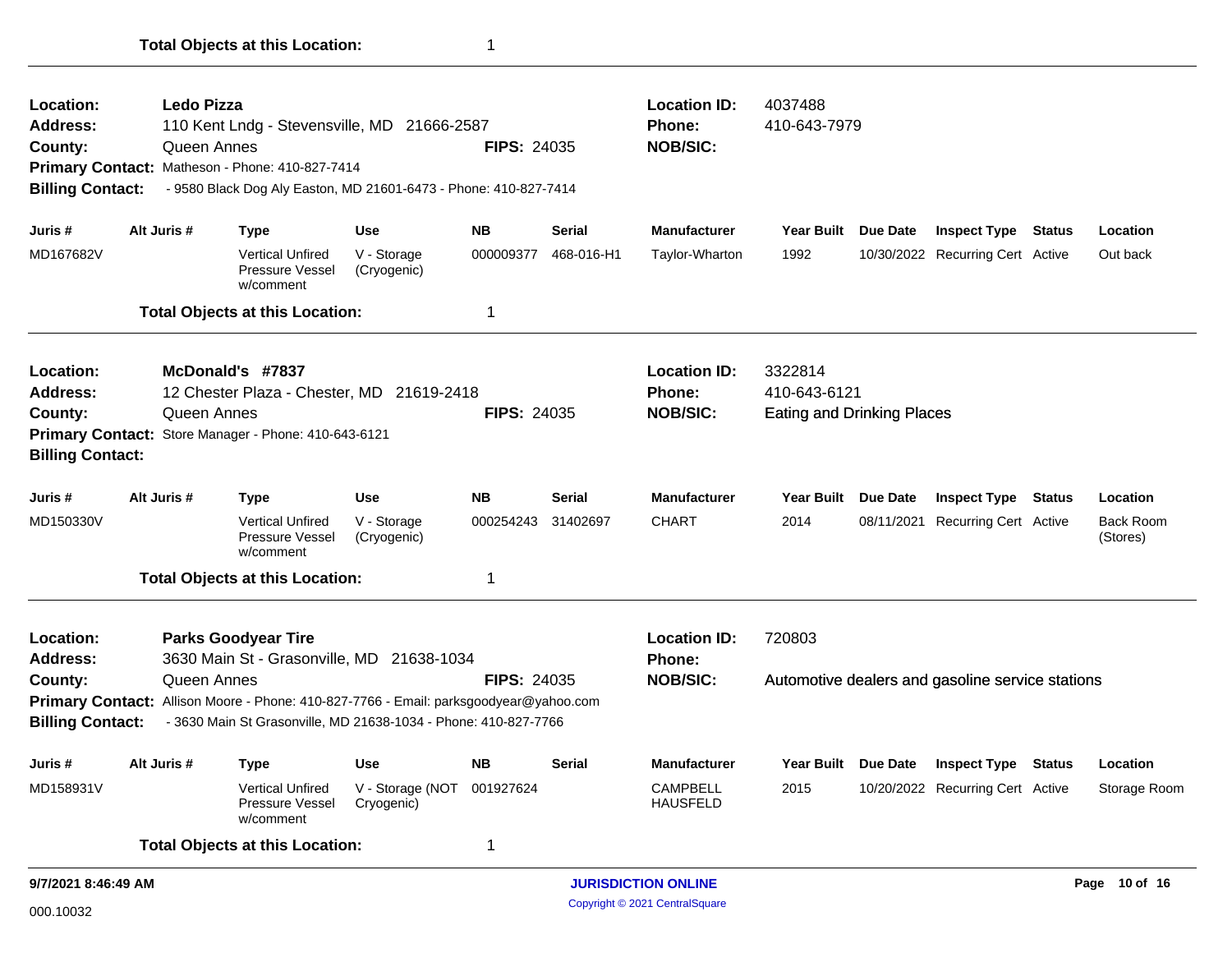| Location:<br><b>Address:</b><br>County:<br><b>Billing Contact:</b>                                            |             | Queen Annes                           | Parks Tire & Auto Service, Inc.<br>Primary Contact: Parks Tire & Auto Service, Inc. | 308 Centreville Rd - Queenstown, MD 21658-1345      | <b>FIPS: 24035</b> |               | <b>Location ID:</b><br><b>Phone:</b><br><b>NOB/SIC:</b>                                                                                                                                                    | 4047754<br>410-827-7766                     |                                  |               |                |
|---------------------------------------------------------------------------------------------------------------|-------------|---------------------------------------|-------------------------------------------------------------------------------------|-----------------------------------------------------|--------------------|---------------|------------------------------------------------------------------------------------------------------------------------------------------------------------------------------------------------------------|---------------------------------------------|----------------------------------|---------------|----------------|
| Juris #                                                                                                       | Alt Juris # |                                       | <b>Type</b>                                                                         | Use                                                 | <b>NB</b>          | <b>Serial</b> | <b>Manufacturer</b>                                                                                                                                                                                        | Year Built Due Date                         | <b>Inspect Type</b>              | <b>Status</b> | Location       |
| MD167690V                                                                                                     |             |                                       | <b>Vertical Unfired</b><br>Pressure Vessel<br>w/comment                             | V - Storage (NOT<br>Cryogenic)                      | 000226450<br>3     |               | <b>Twin Lakes Tanks</b>                                                                                                                                                                                    | 2020                                        | 11/19/2022 Recurring Cert Active |               | Out Back       |
| MD167691V                                                                                                     |             |                                       | <b>Pressure Vessel</b><br>w/comment                                                 | Horizontal Unfired V - Storage (NOT<br>Cryogenic)   | 000526178          |               | <b>Manchester Tank</b>                                                                                                                                                                                     | 1997                                        | 11/19/2022 Recurring Cert Active |               | Out Back       |
|                                                                                                               |             |                                       | <b>Total Objects at this Location:</b>                                              |                                                     | $\overline{2}$     |               |                                                                                                                                                                                                            |                                             |                                  |               |                |
| Location:<br><b>Address:</b><br>County:<br><b>Primary Contact: Shell (Roberts)</b><br><b>Billing Contact:</b> |             | <b>Shell (Roberts)</b><br>Queen Annes |                                                                                     | 401 Thompson Creek Rd - Stevensville, MD 21666-2507 | <b>FIPS: 24035</b> |               | <b>Location ID:</b><br><b>Phone:</b><br><b>NOB/SIC:</b><br>Bulk Tank Service Dept. - PO Box 5507 Rockville, MD 20855-0507 - Phone: 240-493-8405 - Cell: 301-252-0742 - Email: DFranovich@RobertsOxygen.com | 4006973                                     |                                  |               |                |
| Juris #                                                                                                       | Alt Juris # |                                       | Type                                                                                | Use                                                 | <b>NB</b>          | <b>Serial</b> | <b>Manufacturer</b>                                                                                                                                                                                        | Year Built Due Date                         | <b>Inspect Type Status</b>       |               | Location       |
| MD164826V                                                                                                     |             |                                       | <b>Vertical Unfired</b><br><b>Pressure Vessel</b><br>w/comment                      | V - Storage<br>(Cryogenic)                          | 000022171          | 1FA93H113     | Cryogenic Services<br>Inc.                                                                                                                                                                                 | 1993                                        | 01/28/2022 Recurring Cert Active |               | Outside        |
|                                                                                                               |             |                                       | <b>Total Objects at this Location:</b>                                              |                                                     | $\mathbf 1$        |               |                                                                                                                                                                                                            |                                             |                                  |               |                |
| Location:<br><b>Address:</b><br>County:<br>Primary Contact: Shore Stop - 239 (Arc3)                           |             | Queen Annes                           | Shore Stop - 239 (Arc3)                                                             | 100 Main St - Stevensville, MD 21666-2159           | <b>FIPS: 24035</b> |               | <b>Location ID:</b><br><b>Phone:</b><br><b>NOB/SIC:</b>                                                                                                                                                    | 3630759<br><b>Miscellaneous Food Stores</b> |                                  |               |                |
|                                                                                                               |             |                                       |                                                                                     |                                                     |                    |               | Billing Contact: Charlie Patterson - PO Box 26269 Richmond, VA 23260-6269 - Phone: 804-644-4521 - Email: charlie.patterson@arc3gases.com                                                                   |                                             |                                  |               |                |
| Juris #                                                                                                       | Alt Juris # |                                       | <b>Type</b>                                                                         | <b>Use</b>                                          | <b>NB</b>          | Serial        | <b>Manufacturer</b>                                                                                                                                                                                        | Year Built Due Date                         | <b>Inspect Type Status</b>       |               | Location       |
| MD158947V                                                                                                     |             |                                       | <b>Vertical Unfired</b><br>Pressure Vessel<br>w/comment                             | V - Storage<br>(Cryogenic)                          | 000306127          | 31732074      | <b>CHART</b>                                                                                                                                                                                               | 2017                                        | 01/26/2022 Recurring Cert Active |               | O/S right side |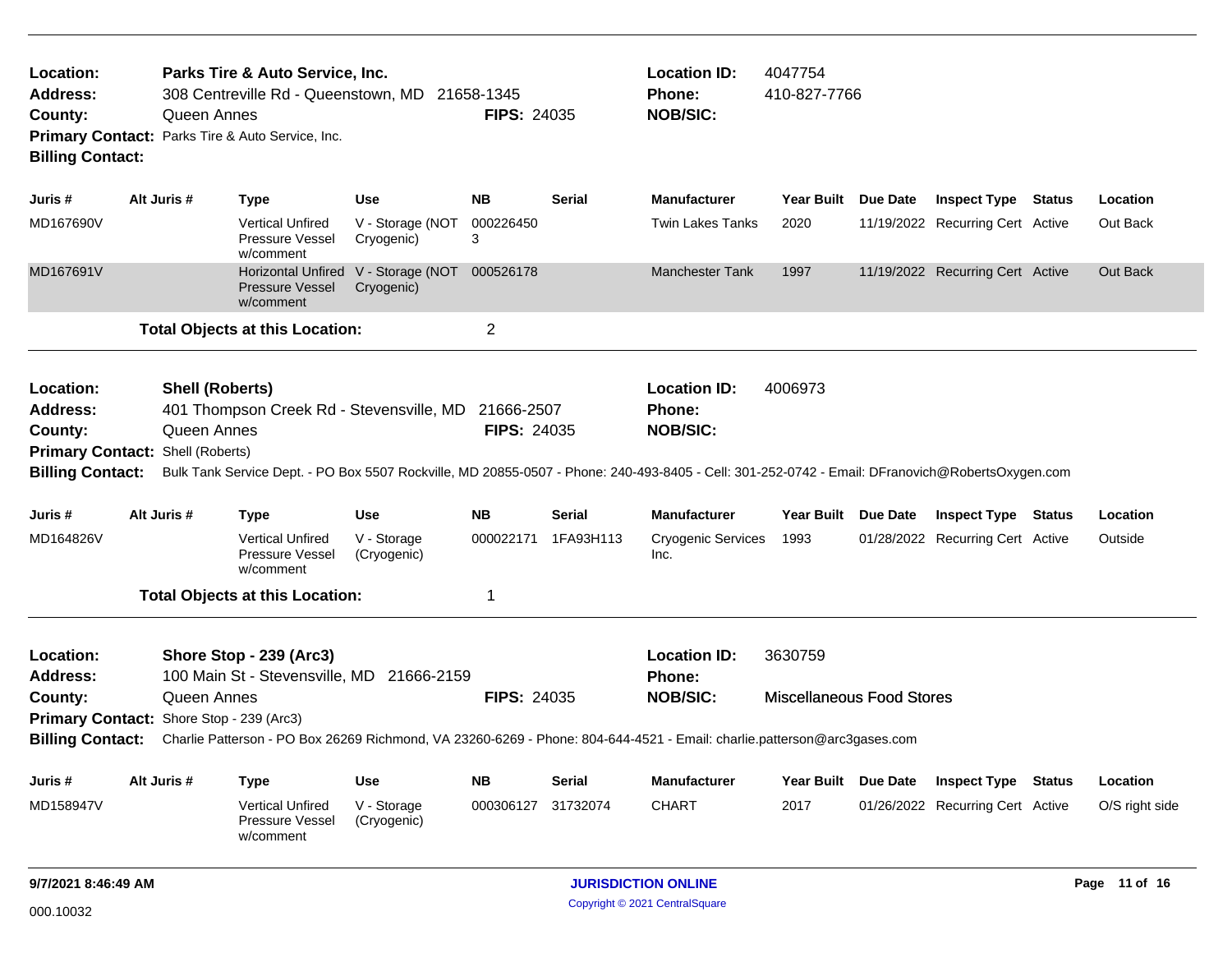| Location:               | Shore Stop - 242 (Arc3) |                                                                                                                         |                                                           |                    |                               | <b>Location ID:</b>              | 3630761                          |                     |                                  |        |                    |
|-------------------------|-------------------------|-------------------------------------------------------------------------------------------------------------------------|-----------------------------------------------------------|--------------------|-------------------------------|----------------------------------|----------------------------------|---------------------|----------------------------------|--------|--------------------|
| <b>Address:</b>         |                         | 201 Romancoke Rd - Stevensville, MD 21666-2635<br>Queen Annes                                                           |                                                           | <b>FIPS: 24035</b> |                               | <b>Phone:</b><br><b>NOB/SIC:</b> | <b>Miscellaneous Food Stores</b> |                     |                                  |        |                    |
| County:                 |                         | Primary Contact: Shore Stop - 242 (Arc3)                                                                                |                                                           |                    |                               |                                  |                                  |                     |                                  |        |                    |
| <b>Billing Contact:</b> |                         | Charlie Patterson - PO Box 26269 Richmond, VA 23260-6269 - Phone: 804-644-4521 - Email: charlie.patterson@arc3gases.com |                                                           |                    |                               |                                  |                                  |                     |                                  |        |                    |
|                         |                         |                                                                                                                         |                                                           |                    |                               |                                  |                                  |                     |                                  |        |                    |
| Juris #                 | Alt Juris #             | Type                                                                                                                    | <b>Use</b>                                                | <b>NB</b>          | Serial                        | <b>Manufacturer</b>              |                                  | Year Built Due Date | <b>Inspect Type</b>              | Status | Location           |
| MD160052V               |                         | <b>Vertical Unfired</b><br><b>Pressure Vessel</b><br>w/comment                                                          | V - Storage<br>(Cryogenic)                                | 000306389          | 31732793                      | <b>CHART</b>                     | 2017                             |                     | 01/31/2022 Recurring Cert Active |        | Outside            |
|                         |                         | <b>Total Objects at this Location:</b>                                                                                  |                                                           | 1                  |                               |                                  |                                  |                     |                                  |        |                    |
| Location:               |                         | <b>Sleep Inn</b>                                                                                                        |                                                           |                    |                               | <b>Location ID:</b>              | 2240333                          |                     |                                  |        |                    |
| <b>Address:</b>         |                         | 101 Vfw Ave - Grasonville, MD 21638-1054                                                                                |                                                           |                    |                               | <b>Phone:</b>                    | 410-827-5555                     |                     |                                  |        |                    |
| County:                 |                         | Queen Annes                                                                                                             |                                                           | <b>FIPS: 24035</b> |                               | <b>NOB/SIC:</b>                  | <b>Hotels and Motels</b>         |                     |                                  |        |                    |
|                         |                         | Primary Contact: Andy Patel - Phone: 410 827 5555 - Email: gm.md098@choicehotels.com                                    |                                                           |                    |                               |                                  |                                  |                     |                                  |        |                    |
| <b>Billing Contact:</b> |                         | Mr Nilesh - 101 Vfw Ave Grasonville, MD 21638-1054 - Phone: 410-827-5555                                                |                                                           |                    |                               |                                  |                                  |                     |                                  |        |                    |
| Juris #                 | Alt Juris #             | Type                                                                                                                    | <b>Use</b>                                                | <b>NB</b>          | <b>Serial</b>                 | <b>Manufacturer</b>              |                                  | Year Built Due Date | <b>Inspect Type Status</b>       |        | Location           |
| MD136470H               |                         | <b>Water Heater</b><br>(HLW)                                                                                            | H - Hot Water<br>Supply (Water $\leq$<br>160 psig, 210 F) | 000109534          |                               | <b>State Industries</b>          | 2006                             |                     | 07/18/2022 Recurring Cert Active |        | <b>Boiler Room</b> |
| MD136471H               |                         | <b>Water Heater</b><br>(HLW)                                                                                            | H - Hot Water<br>Supply (Water <=<br>160 psig, 210 F)     | 000061018          |                               | <b>State Industries</b>          | 2006                             |                     | 07/18/2022 Recurring Cert Active |        | <b>Boiler Room</b> |
|                         |                         | <b>Total Objects at this Location:</b>                                                                                  |                                                           | $\overline{c}$     |                               |                                  |                                  |                     |                                  |        |                    |
| Location:               |                         | <b>Southern States Co-Op</b>                                                                                            |                                                           |                    |                               | <b>Location ID:</b>              | 725325                           |                     |                                  |        |                    |
| <b>Address:</b>         |                         | 1002 Hope Rd - Centreville, MD 21617-1907<br><b>Phone:</b>                                                              |                                                           |                    |                               |                                  |                                  |                     |                                  |        |                    |
| County:                 |                         | Queen Annes                                                                                                             | <b>FIPS: 24035</b>                                        | <b>NOB/SIC:</b>    | Manufacturing Industries, NEC |                                  |                                  |                     |                                  |        |                    |
|                         |                         | Primary Contact: Jack Kemp - Phone: 410-758-1234                                                                        |                                                           |                    |                               |                                  |                                  |                     |                                  |        |                    |
| <b>Billing Contact:</b> |                         | - 1002 Hope Rd Centreville, MD 21617-1907 - Phone: 4107581234                                                           |                                                           |                    |                               |                                  |                                  |                     |                                  |        |                    |
| Juris #                 | Alt Juris #             | Type                                                                                                                    | <b>Use</b>                                                | <b>NB</b>          | Serial                        | <b>Manufacturer</b>              |                                  | Year Built Due Date | <b>Inspect Type Status</b>       |        | Location           |
| MD132266V               |                         | <b>Vertical Unfired</b><br>Pressure Vessel                                                                              | V - Storage (NOT<br>Cryogenic)                            | 000959748          |                               | Manchester                       | 2008                             |                     | 09/15/2022 Recurring Cert Active |        | Shop               |
| 9/7/2021 8:46:49 AM     |                         |                                                                                                                         |                                                           |                    |                               | <b>JURISDICTION ONLINE</b>       |                                  |                     |                                  |        | Page 12 of 16      |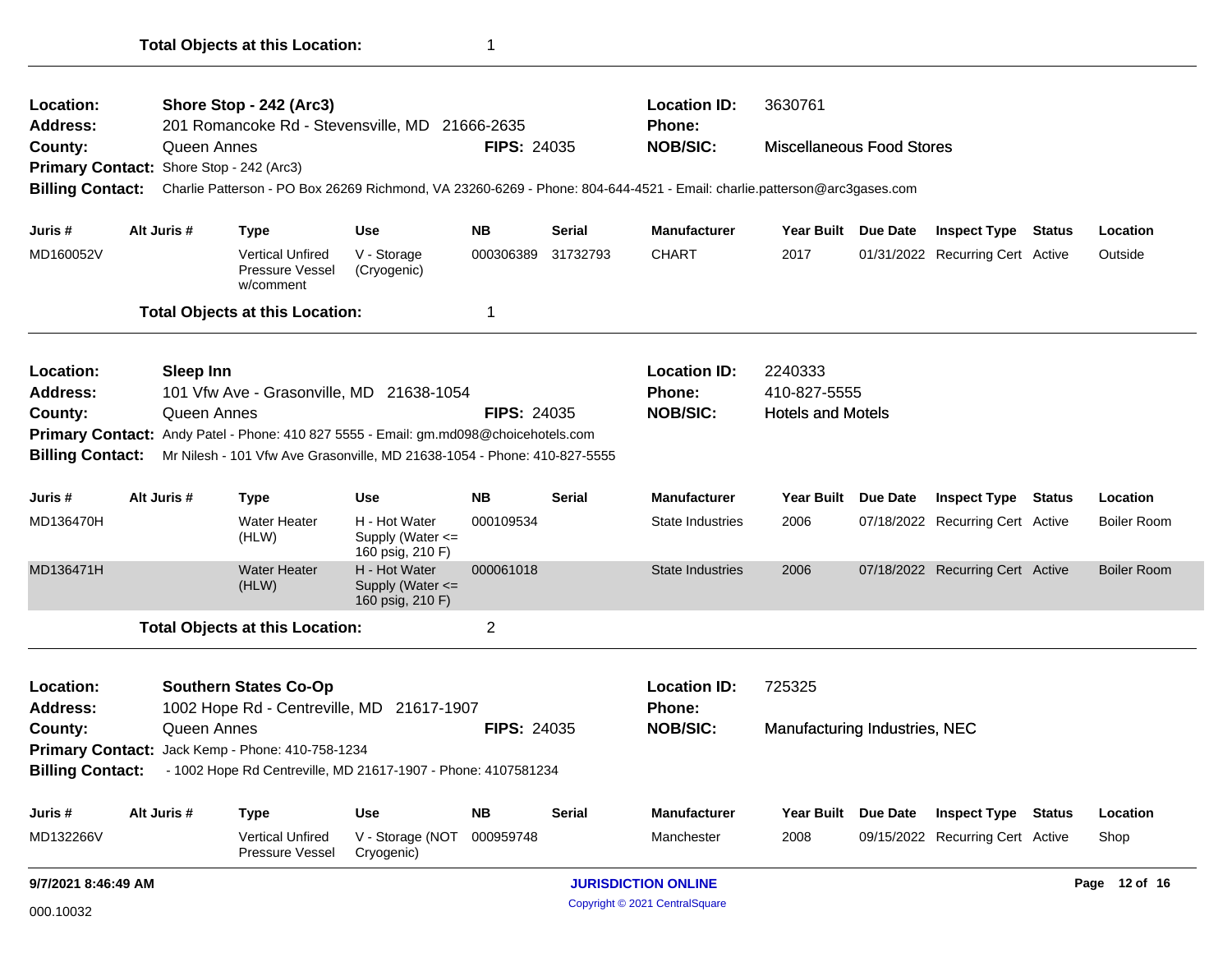| Juris #                                | Alt Juris #                       |             | <b>Type</b><br>w/comment                                         | <b>Use</b>                     | <b>NB</b>          | <b>Serial</b> | <b>Manufacturer</b>                                                                                                     | Year Built Due Date               |                 | <b>Inspect Type Status</b>       |               | Location |
|----------------------------------------|-----------------------------------|-------------|------------------------------------------------------------------|--------------------------------|--------------------|---------------|-------------------------------------------------------------------------------------------------------------------------|-----------------------------------|-----------------|----------------------------------|---------------|----------|
| MD132267V                              |                                   |             | <b>Horizontal Unfired</b><br><b>Pressure Vessel</b><br>w/comment | V - Storage (NOT<br>Cryogenic) | 000542316          |               | <b>Trinity</b>                                                                                                          | 2005                              |                 | 09/15/2022 Recurring Cert Active |               | Shed     |
|                                        |                                   |             | <b>Total Objects at this Location:</b>                           |                                | $\overline{2}$     |               |                                                                                                                         |                                   |                 |                                  |               |          |
| Location:                              |                                   |             | Subway - 11847 (Arc3)                                            |                                |                    |               | <b>Location ID:</b>                                                                                                     | 3905517                           |                 |                                  |               |          |
| <b>Address:</b>                        |                                   |             | 6 Kent Town Market - Chester, MD 21619-2632                      |                                |                    |               | Phone:                                                                                                                  |                                   |                 |                                  |               |          |
| County:                                | <b>FIPS: 24035</b><br>Queen Annes |             |                                                                  |                                |                    |               | <b>NOB/SIC:</b>                                                                                                         | <b>Eating and Drinking Places</b> |                 |                                  |               |          |
| Primary Contact: Subway - 11847 (Arc3) |                                   |             |                                                                  |                                |                    |               |                                                                                                                         |                                   |                 |                                  |               |          |
| <b>Billing Contact:</b>                |                                   |             |                                                                  |                                |                    |               | Charlie Patterson - PO Box 26269 Richmond, VA 23260-6269 - Phone: 804-644-4521 - Email: charlie.patterson@arc3gases.com |                                   |                 |                                  |               |          |
| Juris #                                | Alt Juris #                       |             | <b>Type</b>                                                      | <b>Use</b>                     | <b>NB</b>          | <b>Serial</b> | <b>Manufacturer</b>                                                                                                     | <b>Year Built</b>                 | <b>Due Date</b> | <b>Inspect Type</b>              | <b>Status</b> | Location |
| MD162146V                              |                                   |             | <b>Vertical Unfired</b><br>Pressure Vessel<br>w/comment          | V - Storage (NOT<br>Cryogenic) | 00023065           | 433-022-L8    | Taylor-Wharton                                                                                                          | 1995                              |                 | 09/06/2022 Recurring Cert Active |               | Kitchen  |
|                                        |                                   |             | <b>Total Objects at this Location:</b>                           |                                |                    |               |                                                                                                                         |                                   |                 |                                  |               |          |
| Location:                              |                                   |             | Subway - 20051 (Arc3)                                            |                                |                    |               | <b>Location ID:</b>                                                                                                     | 3905519                           |                 |                                  |               |          |
| <b>Address:</b>                        |                                   |             | 504 Church Hill Rd - Centreville, MD 21617-1900                  |                                |                    |               | Phone:                                                                                                                  |                                   |                 |                                  |               |          |
| County:                                |                                   | Queen Annes |                                                                  |                                | <b>FIPS: 24035</b> |               | <b>NOB/SIC:</b>                                                                                                         | <b>Eating and Drinking Places</b> |                 |                                  |               |          |
| Primary Contact: Subway - 20051 (Arc3) |                                   |             |                                                                  |                                |                    |               |                                                                                                                         |                                   |                 |                                  |               |          |
| <b>Billing Contact:</b>                |                                   |             |                                                                  |                                |                    |               | Charlie Patterson - PO Box 26269 Richmond, VA 23260-6269 - Phone: 804-644-4521 - Email: charlie.patterson@arc3gases.com |                                   |                 |                                  |               |          |
| Juris #                                | Alt Juris #                       |             | <b>Type</b>                                                      | <b>Use</b>                     | <b>NB</b>          | <b>Serial</b> | <b>Manufacturer</b>                                                                                                     | Year Built Due Date               |                 | <b>Inspect Type</b>              | Status        | Location |
| MD162141V                              |                                   |             | <b>Vertical Unfired</b><br>Pressure Vessel<br>w/comment          | V - Storage (NOT<br>Cryogenic) | 000229767          | 31206081      | <b>CHART</b>                                                                                                            | 2012                              |                 | 09/06/2022 Recurring Cert Active |               | Kitchen  |
|                                        |                                   |             | <b>Total Objects at this Location:</b>                           |                                | 1                  |               |                                                                                                                         |                                   |                 |                                  |               |          |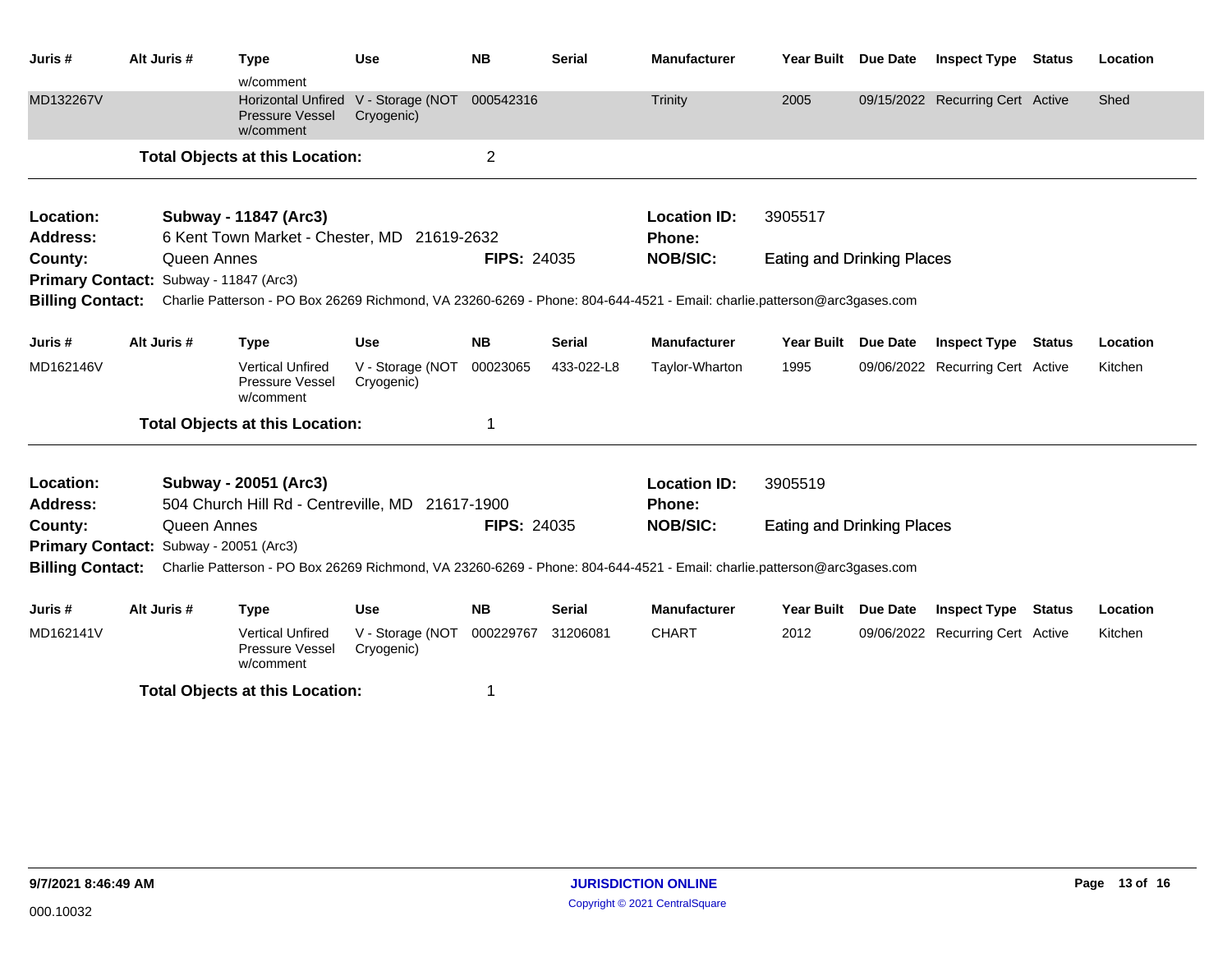| Location:               |                    | <b>Symphony Village</b> |                                                                                        |                    |        | <b>Location ID:</b> | 3906626           |  |
|-------------------------|--------------------|-------------------------|----------------------------------------------------------------------------------------|--------------------|--------|---------------------|-------------------|--|
| Address:                |                    |                         | 100 Symphony Way - Centreville, MD 21617-2361                                          |                    |        | <b>Phone:</b>       | 410-758-8500      |  |
| County:                 |                    | Queen Annes             |                                                                                        | <b>FIPS: 24035</b> |        |                     |                   |  |
|                         |                    |                         | Primary Contact: Rebecca Cook - Phone: 410-758-8500 - Email: gm@symphonyvillagehoa.com |                    |        |                     |                   |  |
| <b>Billing Contact:</b> |                    |                         | - 100 Symphony Way Centreville, MD 21617-2361 - Phone: 410-758-8500                    |                    |        |                     |                   |  |
|                         |                    |                         |                                                                                        |                    |        |                     |                   |  |
| .Juris #                | <b>Alt Juris #</b> | <b>Tvne</b>             | Use                                                                                    | NB.                | Serial | Manufacturer        | Year Built Due Da |  |

| Juris #                                | Alt Juris # | Type                                                           | Use                                                                                                            | <b>NB</b> | <b>Serial</b> | <b>Manufacturer</b> | <b>Year Built</b> | <b>Due Date</b> | <b>Inspect Type</b>              | Status | Location  |
|----------------------------------------|-------------|----------------------------------------------------------------|----------------------------------------------------------------------------------------------------------------|-----------|---------------|---------------------|-------------------|-----------------|----------------------------------|--------|-----------|
| MD167402H                              |             | <b>Water Tube</b><br>Coiled (NOT<br>Flueless Hi<br>Efficiency) | H - Hot Water<br>Heat (Water $\leq$<br>160 psig, 250 F)                                                        | 000027968 | 20603757      | <b>COSMOGAS</b>     | 2021              |                 | 04/27/2023 Recurring Cert Active |        | POOL ROOM |
| MD167403H                              |             | Water Tube<br>Coiled (NOT<br>Flueless Hi<br>Efficiency)        | H - Heating-Other 000027969 20603758<br>w/comment (Stm<br>$\le$ 15 psig or<br>Water $\leq$ 160<br>psig, 250 F) |           |               | <b>COSMOGAS</b>     | 2021              |                 | 05/18/2023 Recurring Cert Active |        | Pool Room |
| <b>Total Objects at this Location:</b> |             |                                                                |                                                                                                                | ົ         |               |                     |                   |                 |                                  |        |           |

| <b>Ten Eyck Brewery (Arc3)</b><br>Location:<br><b>Address:</b><br>205 Grange Hall Rd - Queenstown, MD 21658-1386<br>County:<br>Queen Annes |                                          |                                                                                                                         |                            | <b>FIPS: 24035</b> |               | <b>Location ID:</b><br><b>Phone:</b><br><b>NOB/SIC:</b> | 4062325           |            |                                  |        |          |
|--------------------------------------------------------------------------------------------------------------------------------------------|------------------------------------------|-------------------------------------------------------------------------------------------------------------------------|----------------------------|--------------------|---------------|---------------------------------------------------------|-------------------|------------|----------------------------------|--------|----------|
|                                                                                                                                            | Primary Contact: Ten Eyck Brewery (Arc3) |                                                                                                                         |                            |                    |               |                                                         |                   |            |                                  |        |          |
| <b>Billing Contact:</b>                                                                                                                    |                                          | Charlie Patterson - PO Box 26269 Richmond, VA 23260-6269 - Phone: 804-644-4521 - Email: charlie.patterson@arc3qases.com |                            |                    |               |                                                         |                   |            |                                  |        |          |
| Juris #                                                                                                                                    | Alt Juris #                              | Type                                                                                                                    | Use                        | NB.                | <b>Serial</b> | <b>Manufacturer</b>                                     | <b>Year Built</b> | Due Date   | <b>Inspect Type</b>              | Status | Location |
| MD169253V                                                                                                                                  |                                          | <b>Vertical Unfired</b><br>Pressure Vessel<br>w/comment                                                                 | V - Storage<br>(Cryogenic) | 000324655          | 31918209      | <b>CHART</b>                                            | 2019              | 03/02/2023 | Recurring Cert Active            |        | Outside  |
| MD169254V                                                                                                                                  |                                          | <b>Vertical Unfired</b><br><b>Pressure Vessel</b><br>w/comment                                                          | V - Storage<br>(Cryogenic) | 000286206          | 31610766      | <b>CHART</b>                                            | 2016              |            | 03/02/2023 Recurring Cert Active |        | Outside  |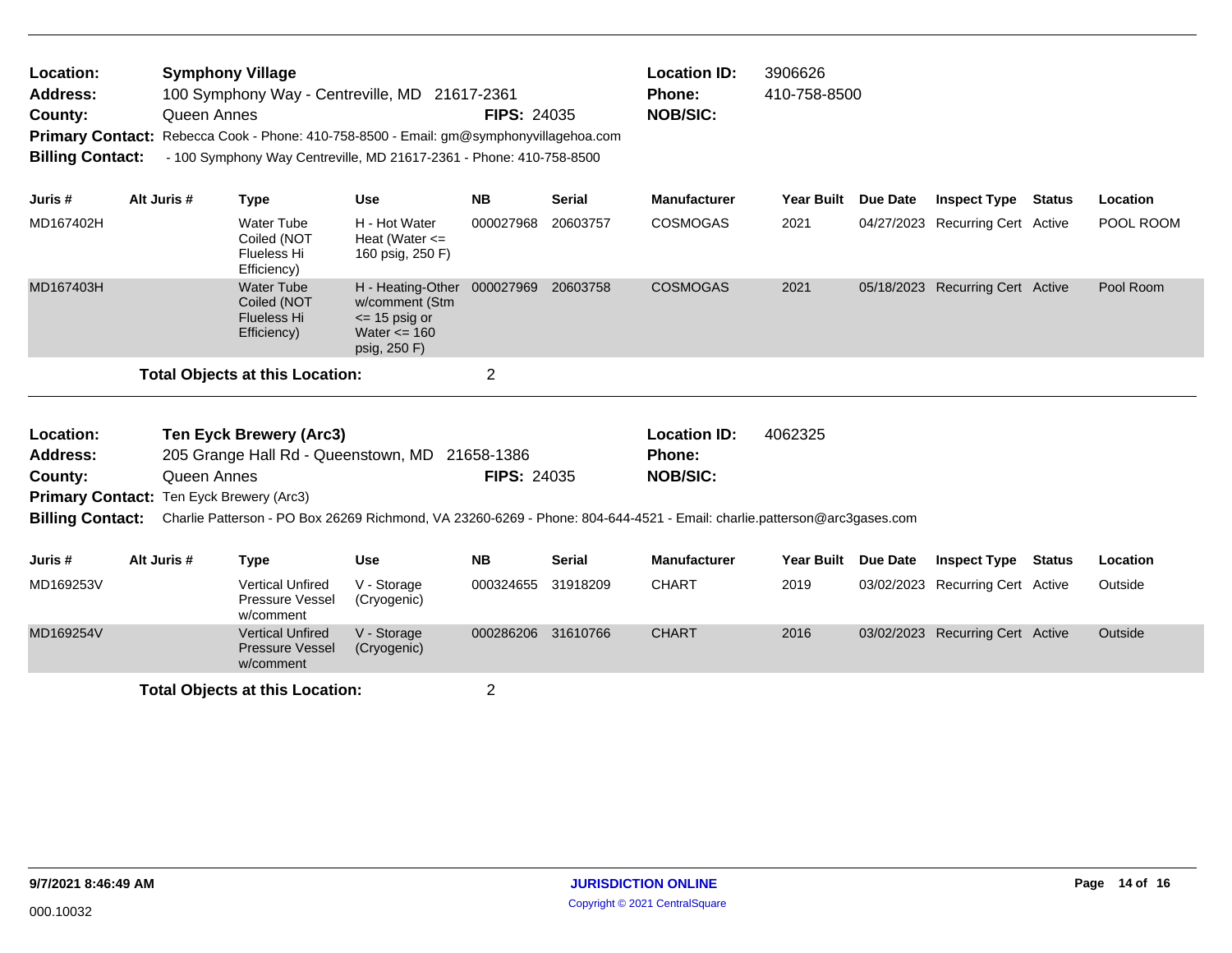| Location:<br>Address:   |               | Wawa - 8518 (Roberts)<br>101 Hissey Rd - Grasonville, MD 21638-1012                                                                             |                                                         |                    |           | <b>Location ID:</b><br>Phone: | 3861177<br><b>Gasoline Service Stations</b> |                 |                                  |  |               |
|-------------------------|---------------|-------------------------------------------------------------------------------------------------------------------------------------------------|---------------------------------------------------------|--------------------|-----------|-------------------------------|---------------------------------------------|-----------------|----------------------------------|--|---------------|
| County:                 | Queen Annes   |                                                                                                                                                 |                                                         | <b>FIPS: 24035</b> |           | <b>NOB/SIC:</b>               |                                             |                 |                                  |  |               |
| <b>Primary Contact:</b> |               | Roberts Oxygen Company (MD) - Phone: 240-493-8405 - Cell: 301-252-0742 - Email: DFranovich@RobertsOxygen.com                                    |                                                         |                    |           |                               |                                             |                 |                                  |  |               |
| <b>Billing Contact:</b> |               | Bulk Tank Service Dept. - PO Box 5507 Rockville, MD 20855-0507 - Phone: 240-493-8405 - Cell: 301-252-0742 - Email: DFranovich@RobertsOxygen.com |                                                         |                    |           |                               |                                             |                 |                                  |  |               |
| Juris #                 | Alt Juris #   | <b>Type</b>                                                                                                                                     | <b>Use</b>                                              | <b>NB</b>          | Serial    | <b>Manufacturer</b>           | Year Built Due Date                         |                 | <b>Inspect Type Status</b>       |  | Location      |
| MD161032V               |               | <b>Vertical Unfired</b><br>Pressure Vessel<br>w/comment                                                                                         | V - Storage<br>(Cryogenic)                              | 000305586 31716682 |           | <b>CHART</b>                  | 2017                                        |                 | 05/02/2022 Recurring Cert Active |  | Outside       |
|                         |               | <b>Total Objects at this Location:</b>                                                                                                          |                                                         | 1                  |           |                               |                                             |                 |                                  |  |               |
| Location:               |               | <b>Wet Dog Car Wash</b>                                                                                                                         |                                                         |                    |           | <b>Location ID:</b>           | 3859667                                     |                 |                                  |  |               |
| <b>Address:</b>         |               | 301 Evans Ave - Grasonville, MD 21638-1208                                                                                                      |                                                         |                    |           | Phone:                        | 443-786-8989                                |                 |                                  |  |               |
| County:                 | Queen Annes   |                                                                                                                                                 |                                                         | <b>FIPS: 24035</b> |           | <b>NOB/SIC:</b>               |                                             |                 |                                  |  |               |
|                         |               | Primary Contact: Matt Ford - Phone: 410 827 5680                                                                                                |                                                         |                    |           |                               |                                             |                 |                                  |  |               |
| <b>Billing Contact:</b> |               | Matt Ford - 29328 Matthewstown Rd Easton, MD 21601-7112 - Phone: 410 827 5680                                                                   |                                                         |                    |           |                               |                                             |                 |                                  |  |               |
| Juris #                 | Alt Juris #   | <b>Type</b>                                                                                                                                     | <b>Use</b>                                              | <b>NB</b>          | Serial    | <b>Manufacturer</b>           | <b>Year Built</b>                           | <b>Due Date</b> | <b>Inspect Type Status</b>       |  | Location      |
| MD076435H               |               | Cast Iron                                                                                                                                       | H - Hot Water<br>Heat (Water $\leq$<br>160 psig, 250 F) | <b>CI</b>          | CP2018436 | Weil-McLain                   | 1989                                        |                 | 04/04/2021 Recurring Cert Active |  | <b>BLR RM</b> |
| MD150559V               |               | <b>Vertical Unfired</b><br><b>Pressure Vessel</b><br>w/comment                                                                                  | V - Storage (NOT<br>Cryogenic)                          | 000227078          | 242477    | Morganton                     | 2012                                        |                 | 04/04/2021 Recurring Cert Active |  | shop          |
|                         |               | <b>Total Objects at this Location:</b>                                                                                                          |                                                         | $\overline{2}$     |           |                               |                                             |                 |                                  |  |               |
| Location:               | <b>Zodiac</b> |                                                                                                                                                 |                                                         |                    |           | <b>Location ID:</b>           | 986161                                      |                 |                                  |  |               |
| <b>Address:</b>         |               | 540 Thompson Creek Rd - Stevensville, MD 21666-2508                                                                                             |                                                         |                    |           | Phone:                        |                                             |                 |                                  |  |               |
| County:                 | Queen Annes   |                                                                                                                                                 |                                                         | <b>FIPS: 24035</b> |           | <b>NOB/SIC:</b>               | Manufacturing Industries, NEC               |                 |                                  |  |               |
|                         |               | Primary Contact: Kevin Glaveskas - Phone: 410-643-4141 x348 - Email: kevin.glaveskas@zodiakmilpro.com                                           |                                                         |                    |           |                               |                                             |                 |                                  |  |               |
| <b>Billing Contact:</b> |               | Kevin Glaveskas - 540 Thompson Creek Rd Stevensville, MD 21666-2508 - Phone: 410-643-4141 x348 - Email: kevin.glaveskas@zodiakmilpro.com        |                                                         |                    |           |                               |                                             |                 |                                  |  |               |
| Juris #                 | Alt Juris #   | Type                                                                                                                                            | <b>Use</b>                                              | <b>NB</b>          | Serial    | <b>Manufacturer</b>           | <b>Year Built</b>                           | Due Date        | <b>Inspect Type Status</b>       |  | Location      |
| MD117314V               |               | Horizontal Unfired V - Storage (NOT<br>Pressure Vessel<br>w/comment                                                                             | Cryogenic)                                              | 000078157          |           | <b>Brunner</b>                | 1978                                        |                 | 12/01/2021 Recurring Cert Active |  | Warehouse     |
| 9/7/2021 8:46:49 AM     |               |                                                                                                                                                 |                                                         |                    |           | <b>JURISDICTION ONLINE</b>    |                                             |                 |                                  |  | Page 15 of 16 |